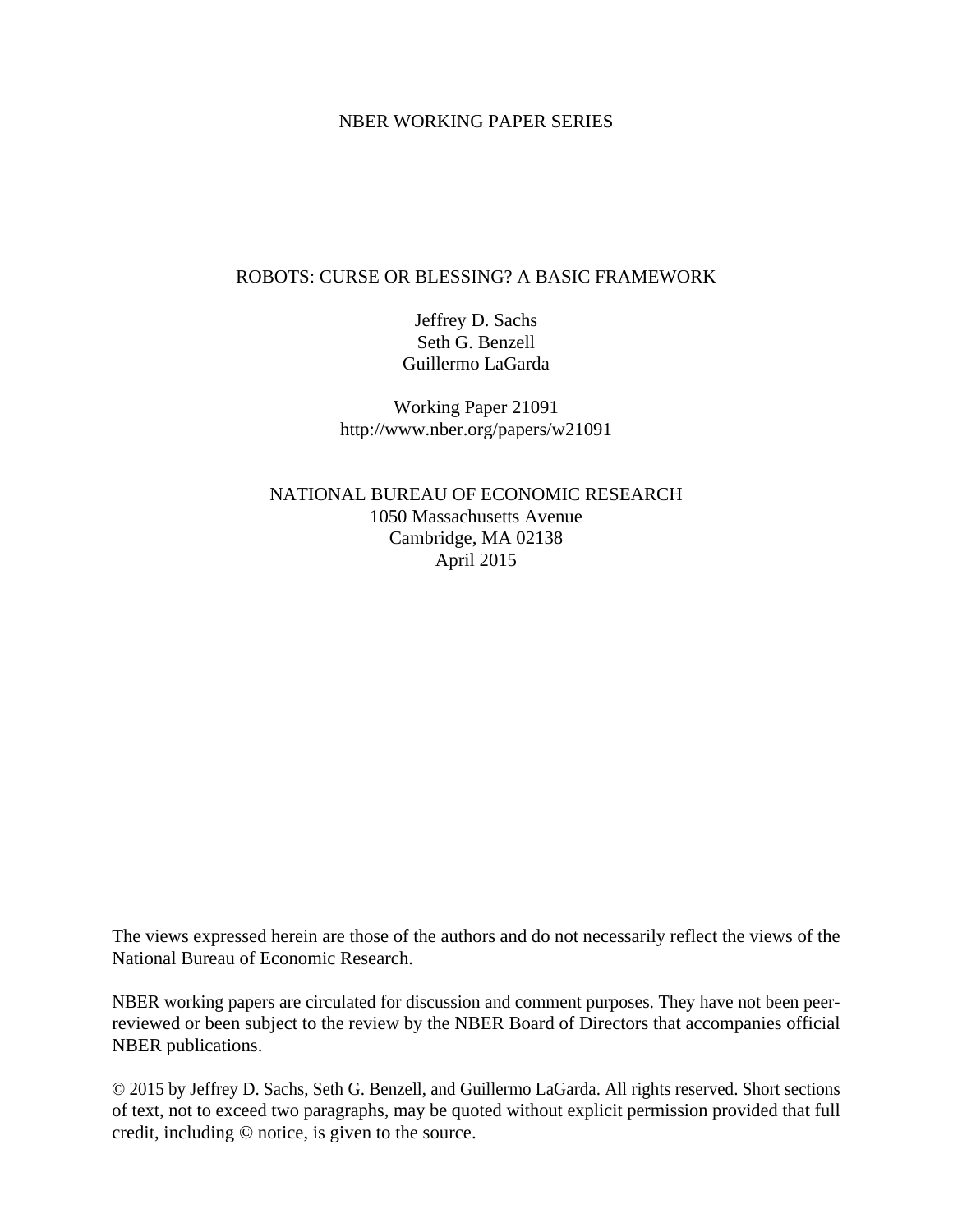Robots: Curse or Blessing? A Basic Framework Jeffrey D. Sachs, Seth G. Benzell, and Guillermo LaGarda NBER Working Paper No. 21091 April 2015 JEL No. E22,E23,E24,E25,H53,J23,O40

### **ABSTRACT**

Do robots raise or lower economic well-being? On the one hand, they raise output and bring more goods and services into reach. On the other hand, they eliminate jobs, shift investments away from machines that complement labor, lower wages, and immiserize workers who cannot compete. The net effect of these offsetting forces is unclear. This paper seeks to clarify how economic outcomes, positive or negative, depend both on specific parameters of the economy and public policy. We find that a rise in robotic productivity is more likely to lower the welfare of young workers and future generations when the saving rate is low, automatable and non-automatable goods are more substitutable in consumption, and when traditional capital is a more important complement to labor. In some parameterizations the relationship of utility to robotic productivity follows a "noisy U" as large innovations are long-run welfare improving even though small innovations are immiserizing. Policies that redistribute income across generations can ensure that a rise in robotic productivity benefits all generations.

Jeffrey D. Sachs The Earth Institute at Columbia University 314 Low Library 535 West 116th Street, MC 4327 New York, NY 10027 and NBER sachs@columbia.edu

Seth G. Benzell Boston University Department of Economics 270 Bay State Road Boston, MA 02215

sbenzell@bu.edu

Guillermo LaGarda Boston University Department of Economics 270 Bay State Road Boston, MA 02215 culagui@gmail.com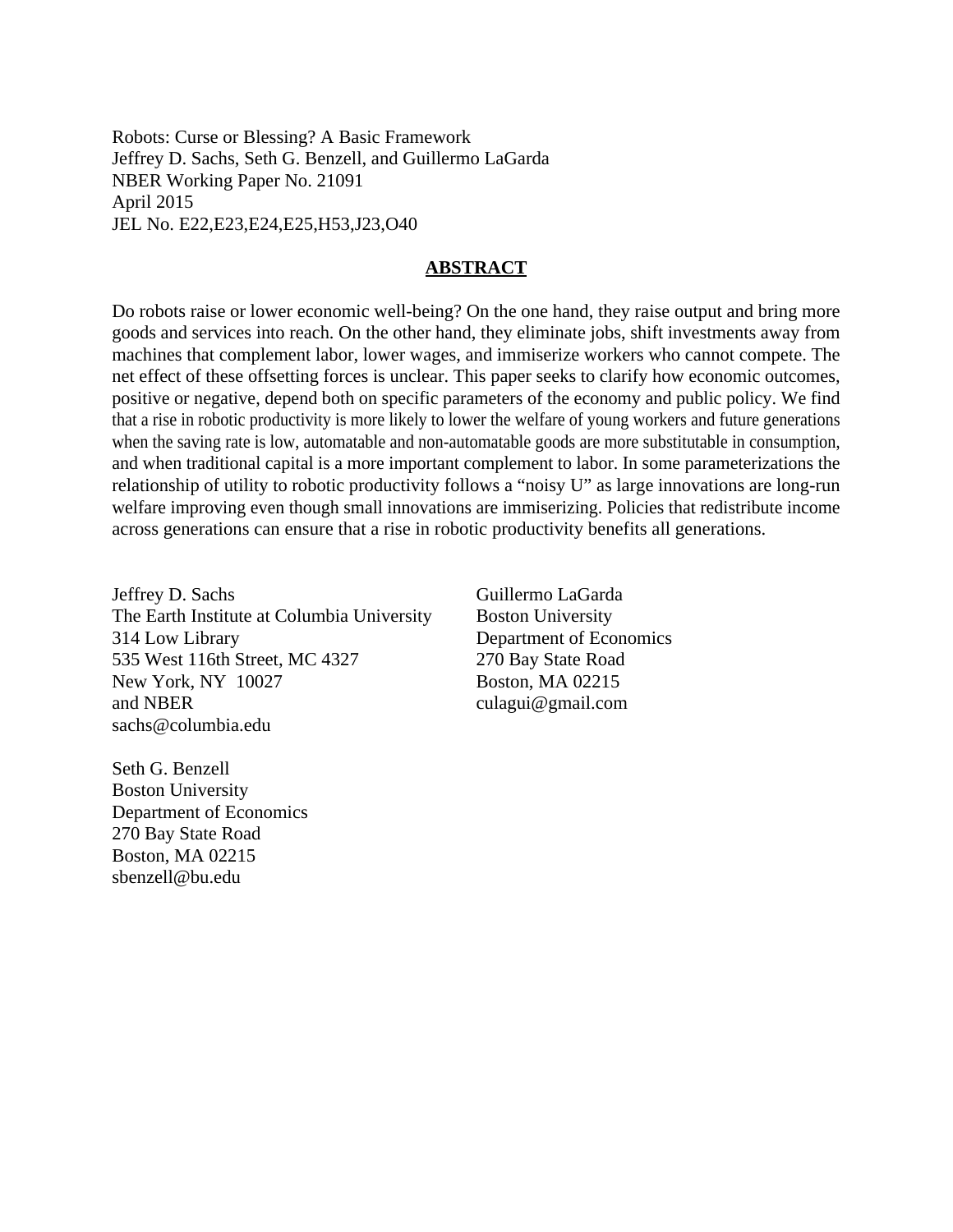# 1 Introduction

The word robot comes from the Czech word 'robota', meaning forced labor. Ever since the term's invention in Karl Capek's 1920 dystopian science fiction masterpiece R.U.R, it has been associated with ambivalence about the power of automation. The play begins with the general manager of Rossum's Universal Robots discussing the potential of his assembled beings to raise living standards. He predicts that his robot laborers will lower the prices of goods to zero, ending toil and poverty for all time. This plan hits a small snag when the robots decide to overthrow their masters and destroy all humans. But was the manager's economic forecast even correct in the first place?

This paper investigates the implications of capital investments, in the form of robots, which allow for production without labor. Our key finding is that an increase in robotic productivity will temporarily raise output, but, by lowering the demand for labor, can lower wages and consumption in the long run. In what we term a *paradox of robotic productivity*, innovations that increase the productivity of robotic investments can, after a generation, lower robotic and total output, and lower the well-being (lifetime utility) of all future generations. The mechanism for this immiserization is decreased wages of the workers with whom the robots compete. We find this immiserization is most likely when the future is heavily discounted, goods produced by robots are close substitutes for goods created by human labor, and when traditional capital is a more important factor in non-robotic production (so that the reduction of traditional capital has a larger adverse impact on wages). In our richest setting, increases in robotic productivity lower well-being until a threshold is reached. After reaching the threshold, the economy may grow indefinitely.

The fact that a rise in robotics productivity may immiserize future generations is paradoxical. After all, higher productivity enables society to produce more output for the same level of inputs. If the market response to robotic innovations does not lead to a positive result, this suggests that there may be an role for government intervention. We show this intuition to be correct. Immiserization may be overcome through redistributive policies of the state.

The paper proceeds as follows. A brief literature review puts current concerns about automation in a historic context and surveys the research on robots and growth. Section 3 introduces a basic overlapping generations setting in which the generational impact of robots can be considered. Section 4 investigates the one-sector version of the model, and section 5 analytically considers the twosector version. Section 6 gives a numerical analysis of the two-sector model. Section 7 concludes.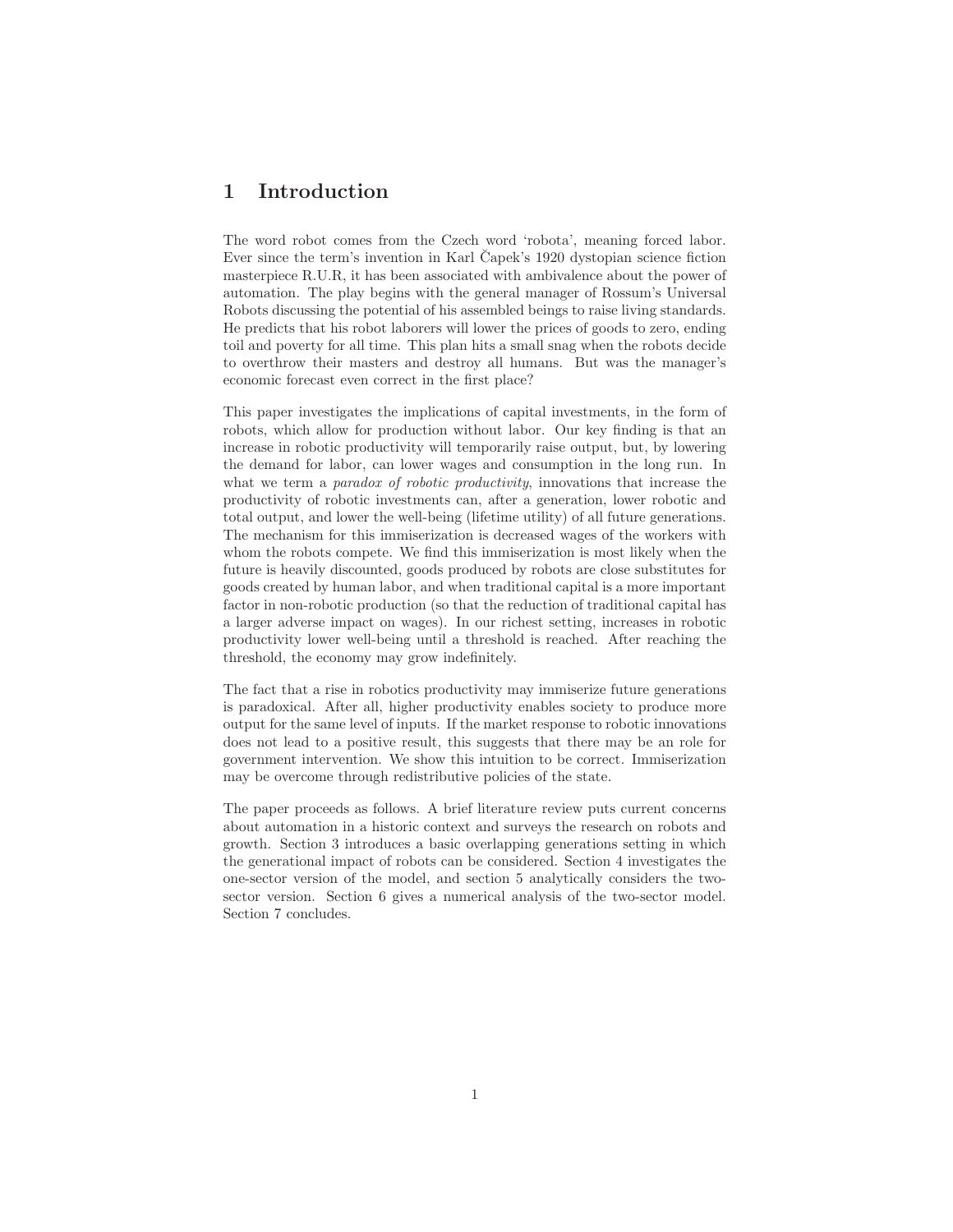# 2 Literature Review

Even before the birth of modern science fiction, academics and ordinary people have been concerned about the potential downsides of technological growth.<sup>1</sup> The English Luddites of the late 18th and early 19th centuries famously organized raids and riots against the industrial machines they felt were taking their jobs. In the second half of the 19th century, Marx (1867) bemoaned the fact that under capitalism "all methods for raising the social productivity of labour are put into effect at the cost of the individual worker". In the first half of the 20th century Keynes (1933) cautioned against overreaction to "technological unemployment", which, while painful for displaced workers, was merely a "temporary phase of maladjustment". Similarly, Schumpeter championed the "creative destruction" of capitalism, in which older ways of doing work are, not without pain, superseded by advances in technology as new types of more productive work are created.

In the economic prosperity of the post-war era, the views of technological optimists generally held sway. However, recent wage stagnation and growing inequality across the developed world have led economists to take another hard look at technological growth. Autor, Levy, and Murnane (2003), Acemoglu and Autor (2011), and Autor and Dorn (2013) trace recent declines in employment and wages of middle skilled workers to the development of smart machines. Margo (2013) points to similar *labor polarization* during the early stages of America's industrial revolution. Goos, Manning, and Salomons (2010) offer additional supporting evidence for Europe. Sachs and Kotlikoff (2013) present a model in which robots immiserize future generations, a precursor of the models studied in this paper. However, Mishel, Shierholz, and Schmitt (2013) argue that 'robots' can't be 'blamed' for post-1970's U.S. job polarization given the observed timing of changes in relative wages and employment. A literature inspired by Nelson and Phelps (1966) hypothesizes that inequality may be driven by skilled workers more easily adapting to technological change, but generally predicts only transitory increases in inequality.

A potential implication of our model is a decline, over time, in labor's share of national income. U.S. national accounts record a stable percent share of national income going to labor during the 1980's and 1990's. But starting in the 2000's labor's share has dropped significantly. Benedict and Osborne (2013) try to quantify prospective human redundancy arguing that over 47 percent of current jobs will likely be automated in the next two decades. Hemous and Olson (2014) calibrate a model in which capital can substitute for low-skilled labor while complementing high-skilled labor to explain trends in the labor share of income and inequality.

The lessons of our model are also related to the endogenous growth literature. In Rebelo's (1991) AK model, sustained per capita output growth occurs so long as there are no decreasing returns to scale in production. This model complemented Romer (1990) which included open ended growth driven by endogenous technological development in the tradition of learning by doing proposed by

<sup>&</sup>lt;sup>1</sup>This section draws on Benzell *et. al.* (2015).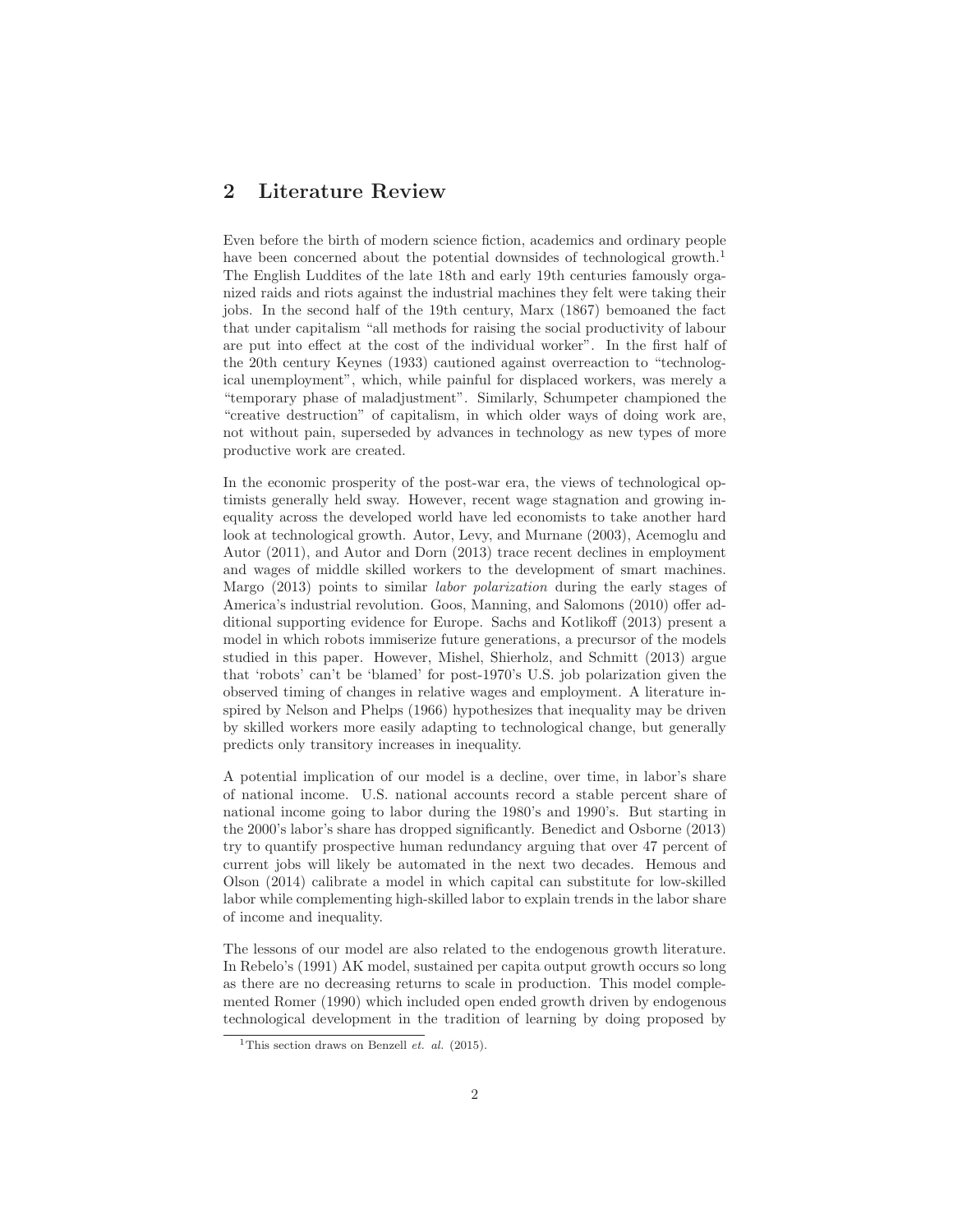Arrow (1962).

There are several models incorporating intergenerational transfers that find the possibility for welfare improving transfers. Two papers that with mechanisms more similar to this one are Sachs and Kotlikoff (2013) and Benzell *et. al.* (2015). These papers also posit that technological changes may immiserize future generations through the mechanism of reduced wages.

### 3 The Model Framework

The essential quality of robots, as we define them, is that they allow for output without labor. To produce a unit of output from robotic technology, entrepreneurs need only make a capital investment. Innovation in robotic production can therefore change labor's share of national income. In a model with an infinitely lived representative consumer, this is unlikely to have major effects. However, if those earning labor and capital income have different propensities to consume, then a change in labor's share of income can have important effects on saving and investment. We attempt to capture this effect in the simplest possible setting.

The setup is an overlapping generations (OLG) model with two cohorts. This allows for labor's share of income to have a dynamic effect and straightforward generational welfare analysis. Agents consume, work, and save while young, and consume when old.

### Households

All individuals live for two periods, working, saving and consuming while young, and just consuming while old. Workers in this economy maximize a lifetime utility function of the form

$$
U_t = \phi u(\vec{c}_{1,t}) + (1 - \phi)u(\vec{c}_{2,t+1}),
$$
\n(1)

where  $\vec{c}_{1,t}$  and  $\vec{c}_{2,t+1}$  are vectors of goods consumed by a household in the first and second periods of life, and  $u(\cdot)$  is a within-period homothetic utility function. Henceforth, we will assume the within-period utility is logarithmic,  $u(\vec{c}_t) = ln(v(\vec{c}_t))$ , where v is Cobb-Douglas with constant returns to scale. There is no leisure.

A generation maximizes  $U_t$  subject to its lifetime budget constraint, which in general may include government taxes and transfers.

$$
w_t L_t + G_t = \vec{p_t} \vec{c}_{1,t} + \frac{\vec{p}_{t+1} \vec{c}_{2,t+1}}{1 + [r_{t+1}(1 - \tau_t)]},
$$
\n(2)

where  $\vec{p}_t$  is a vector of prices,  $w_t$  is the wage,  $G_t$  is the size of government grants to the young,  $1 + r_t$  the interest rate, and  $\tau_t$  is the capital income tax rate. For convenience, define the net income of the young as the sum of their labor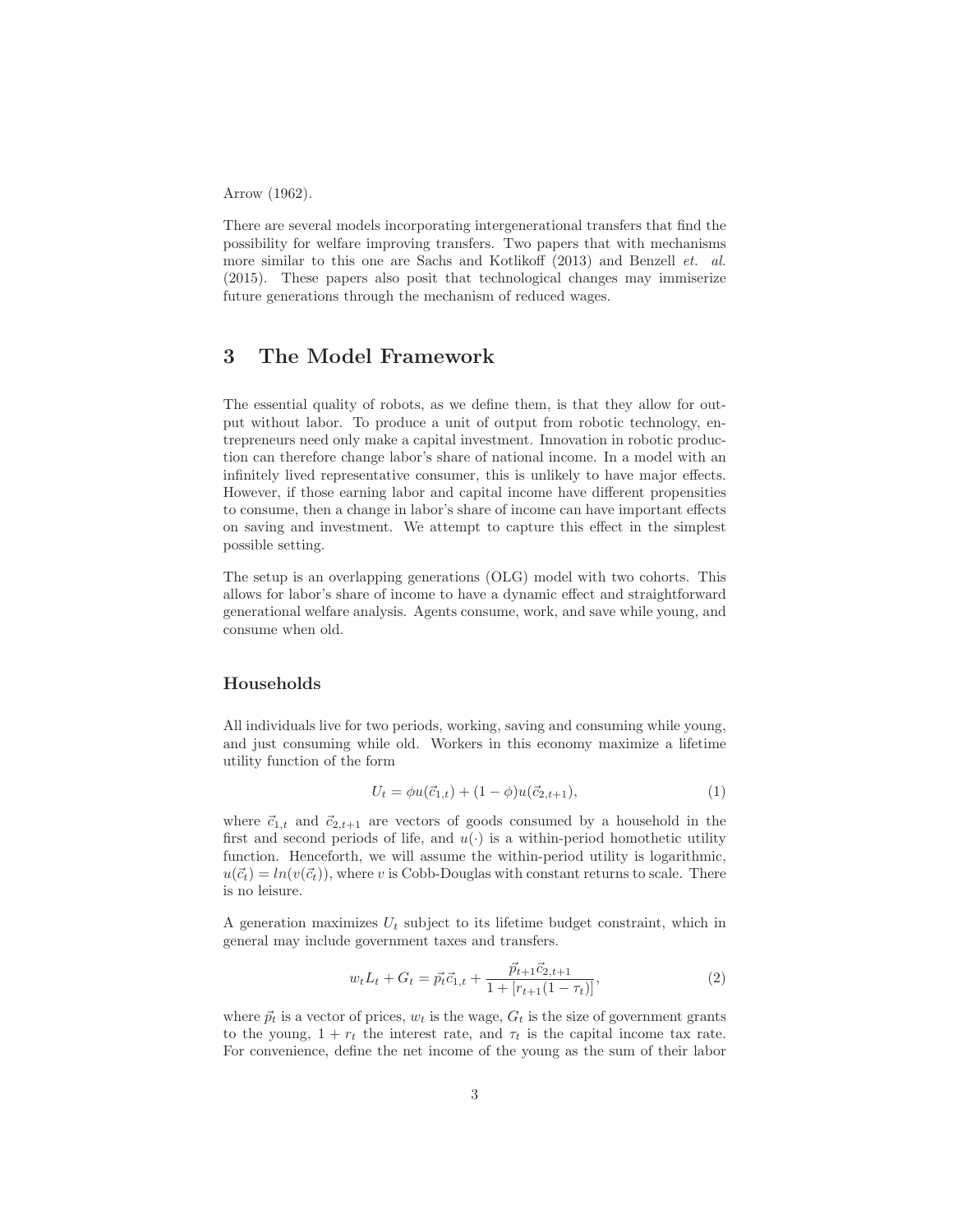income and any government transfer, and the net interest rate of the old as net of the government capital income tax. So,

$$
w_t^N = w_t L_t + G_t,\tag{3}
$$

and

$$
r_t^N = r_t(1 - \tau_t). \tag{4}
$$

Utility maximization leads to the well-known result that saving,  $S_t$ , equals a fixed fraction  $(1 - \phi)$  of youth income,

$$
S_t = (1 - \phi)(w_t^N). \tag{5}
$$

Households allocate savings with perfect foresight between available types of physical assets to maximize returns.

# 4 The One-Sector Model

In this model framework the performance of labor markets is strongly linked to the extent goods produced with human effort are replaceable by those that robots create. When the outputs of robots are close substitutes for production by humans and machinery, an increase in robotic productivity is likely to reduce demand for labor. A fall in labor demand may trigger further declines in wages, saving, and economic well-being. However, to the extent that workers produce outputs that are imperfect substitutes of the outputs of robots, workers will experience a rise in demand for their products, and this can result in a virtuous circle of rising wages, savings, and production.

First we consider the one-sector version of the model in which the traditional and robotic production technologies produce the same good.

#### Supply in the One-Sector Model

In the one-sector model, there are two types of firms. Time t production of the consumption and investment good with the traditional output technology,  $X_{m,t}$ , follows

$$
X_{m,t} = D_{X,t} M_{X,t}^{\epsilon} L_{X,t}^{1-\epsilon},\tag{6}
$$

where  $M_{X,t}$  is the amount of machines rented by these firms,  $L_{X,t}$  is the amount of labor hired,  $\epsilon$  a Cobb Douglas parameter, and  $D_{X,t}$  a total factor productivity term. Production by robotic firms follow

$$
X_{r,t} = \Theta_t R_t,\tag{7}
$$

where  $X_{r,t}$  is the output of these firms,  $R_t$  is the amount of robots rented by these firms, and  $\Theta_t$  is the robotic productivity.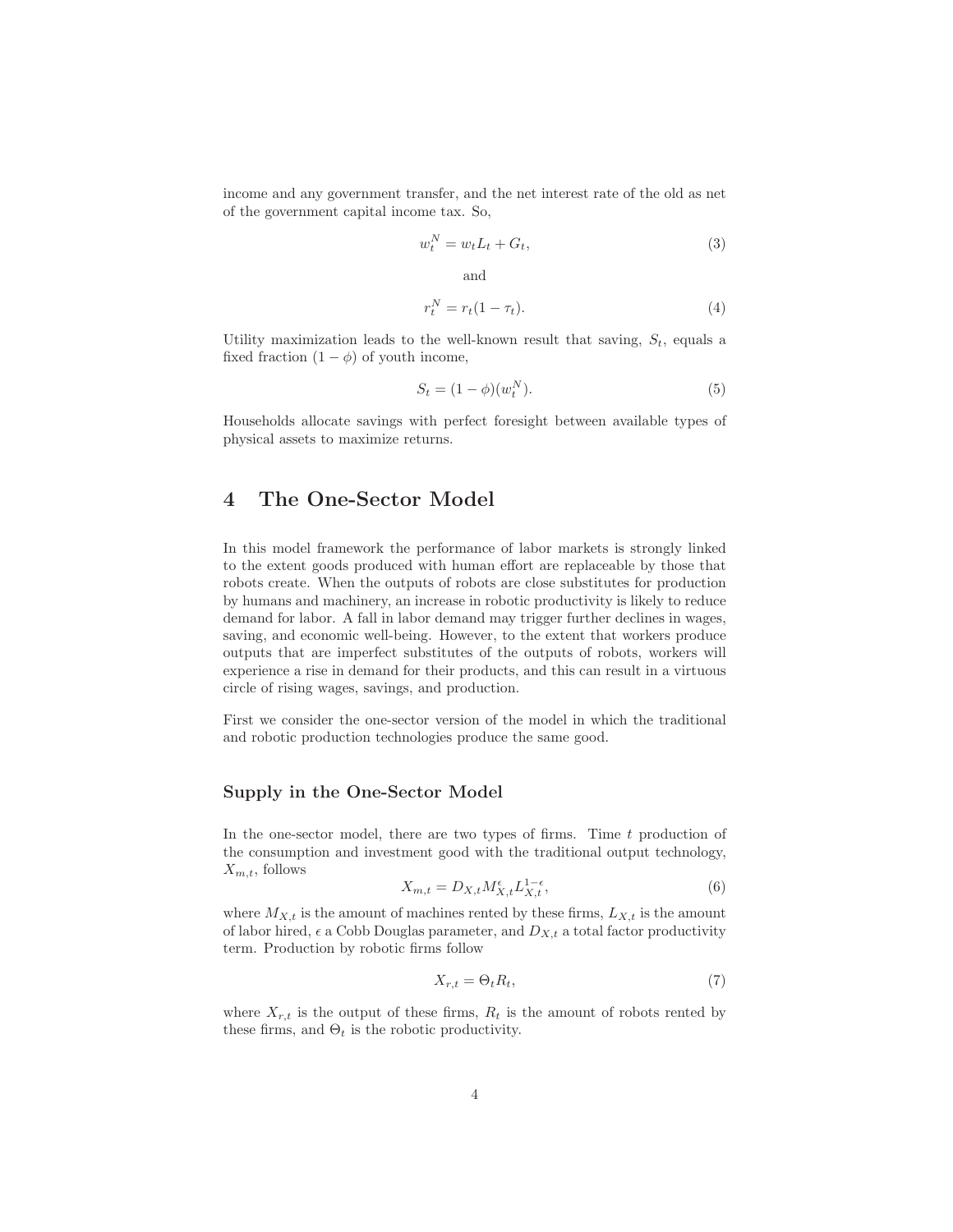Factor demands for robots, machines, and labor reflect

$$
\max_{M_{X,t}L_{X,t}} X_{m,t}(M_{X,t}, L_{X,t}) - w_t L_{X,t} - m_t M_{X,t}
$$
\n(8)

and

$$
\max_{R_t} X_{r,t}(R_t) - \rho_t R_t,\tag{9}
$$

where  $m_t$  is the rental rate for machines, and  $\rho_t$  is the rental rate for robots.

These yield the first order conditions

$$
w_t = (1 - \epsilon) D_{X,t} M_{X,t}^{\epsilon} L_{X,t}^{-\epsilon}, \tag{10}
$$

$$
m_t = \epsilon D_{X,t} M_{X,t}^{\epsilon - 1} L_{X,t}^{1 - \epsilon},
$$
\nand\n
$$
(11)
$$

$$
\rho_t = \Theta_t. \tag{12}
$$

### Households in the One-Sector Model

Utility is logarithmic in consumption of the one good.

$$
u(x_t) = \ln(x_t),\tag{13}
$$

Household demands for consumption and investment satisfy

$$
x_{1,t} = \phi w_t^N \tag{14}
$$

and

$$
x_{2,t} = (1 + r_t^N)K_t,
$$
\n(15)

where  $K_t$  is capital of any type owned by the old.

### Equilibrium in the One-Sector Model

The total output of the economy is the sum of the outputs of the two types of firms,

$$
X_t = X_{m,t} + X_{r,t}.\tag{16}
$$

The one-sector model is in equilibrium when the market for goods clears,

$$
X_t = x_{1,t} + x_{2,t} + S_t, \t\t(17)
$$

the labor market clears,

$$
L_{X,t} = L_t,\tag{18}
$$

the government is balancing its budget,

$$
G_t = r_t \tau_t K_t,\tag{19}
$$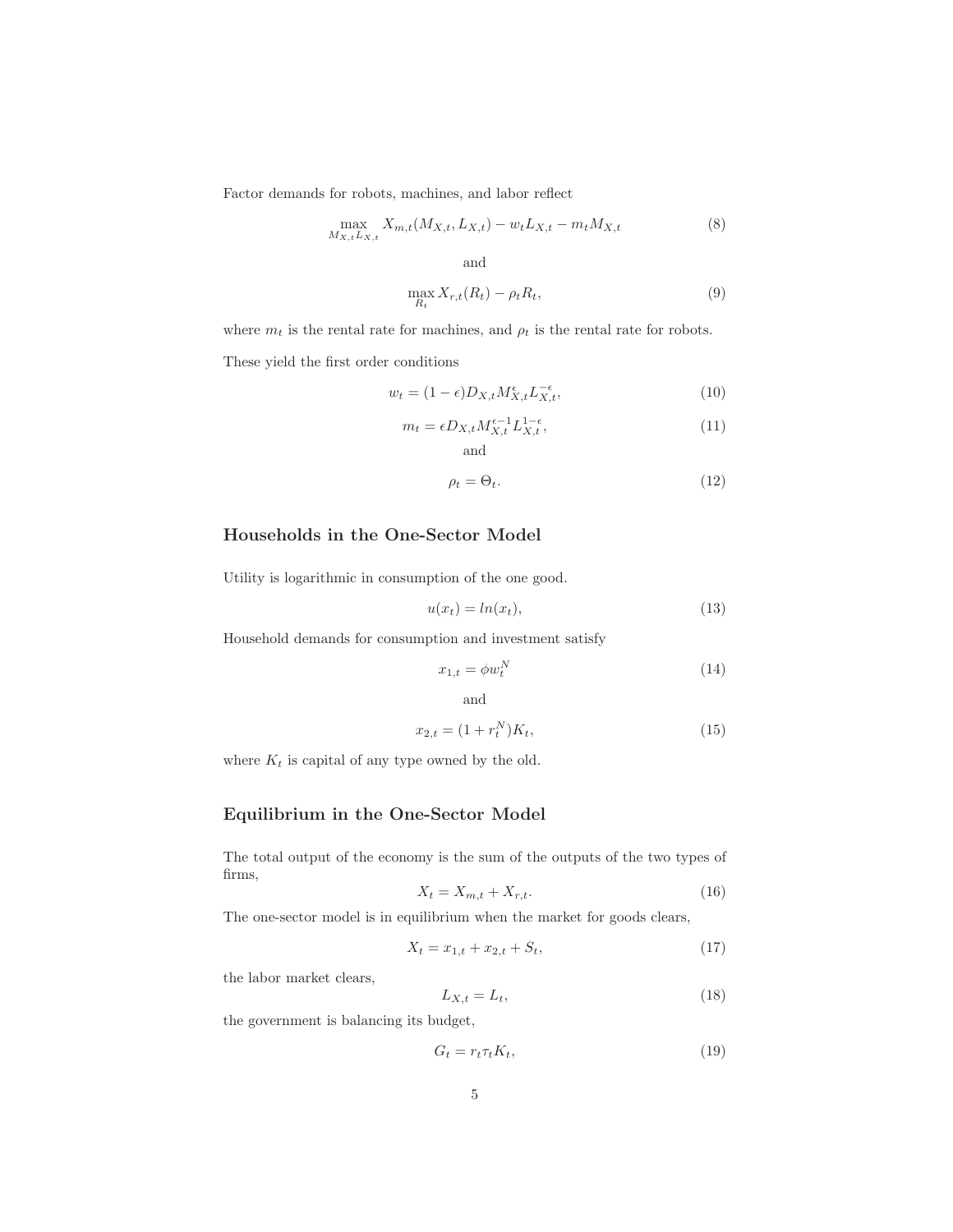and the market for investments clears,

$$
S_t = K_{t+1} = M_{X,t+1} + R_{X,t+1},\tag{20}
$$

as capital depreciates fully each period.

Finally, investment seeks the highest return in the subsequent period with perfect foresight, and here we are only interested in the case where robots are productive enough to be used, so investment must equalize the rate of return of both forms of capital. Therefore,

$$
1 + r_t = m_t = \rho_t = \Theta_t. \tag{21}
$$

#### One-Sector Equilibrium Analysis

Consider the case where  $D_{X,t} = L_t = 1$  in all periods.

Combining first order equations yields

$$
w_t = (1 - \epsilon) \frac{\epsilon}{\Theta_t}^{\frac{\epsilon}{1 - \epsilon}}.
$$
\n
$$
(22)
$$

Note that a rise in robot productivity reduces the wage. The reason is that higher  $\Theta$  shifts investment from machines into robots. This lowers the capitallabor ratio in  $X_m$  firms, decreasing the marginal productivity of workers.

We can write the indirect utility function in terms of  $\Theta_t$  and  $\Theta_{t+1}$ . Ignoring constant terms, and assuming no transfers  $(G_t = \tau_t = 0)$  we have

$$
U_t = ln w_t + (1 - \phi)ln(1 + r_{t+1}), \qquad (23)
$$

or,

$$
U_t = \frac{-\epsilon}{1 - \epsilon} ln \Theta_t + (1 - \phi) ln \Theta_{t+1}.
$$
\n(24)

Notice that robot productivity has two opposing effects on lifetime utility. A rise of  $\Theta_t$  lowers the wage while a rise of  $\Theta_{t+1}$  raises the returns on saving. The negative wage effect tends to dominate the saving effect the larger is the capital share of income  $(\epsilon)$  in the machine using firms is large, because this measures the importance of machines in complementing the labor or workers. Immiserization is also more likely when the discount rate  $\phi$  is higher, because a high  $\phi$  means that the utility value of higher returns to saving is low.

Consider a one-step permanent rise of  $\Theta$  at time T. That is for  $t < T$ ,  $\Theta_t = \Theta^L$ and for  $t \geq T$ ,  $\Theta_t = \Theta^H > \Theta^L$ . The lifetime utility across generations is therefore as follows:

$$
\quad \text{for } t < T-1
$$

$$
U_t = \frac{-\epsilon}{1 - \epsilon} ln\Theta^L + (1 - \phi) ln\Theta^L,\tag{25}
$$

when  $t = T - 1$ 

$$
U_t = \frac{-\epsilon}{1 - \epsilon} ln\Theta^L + (1 - \phi) ln\Theta^H,
$$
\n(26)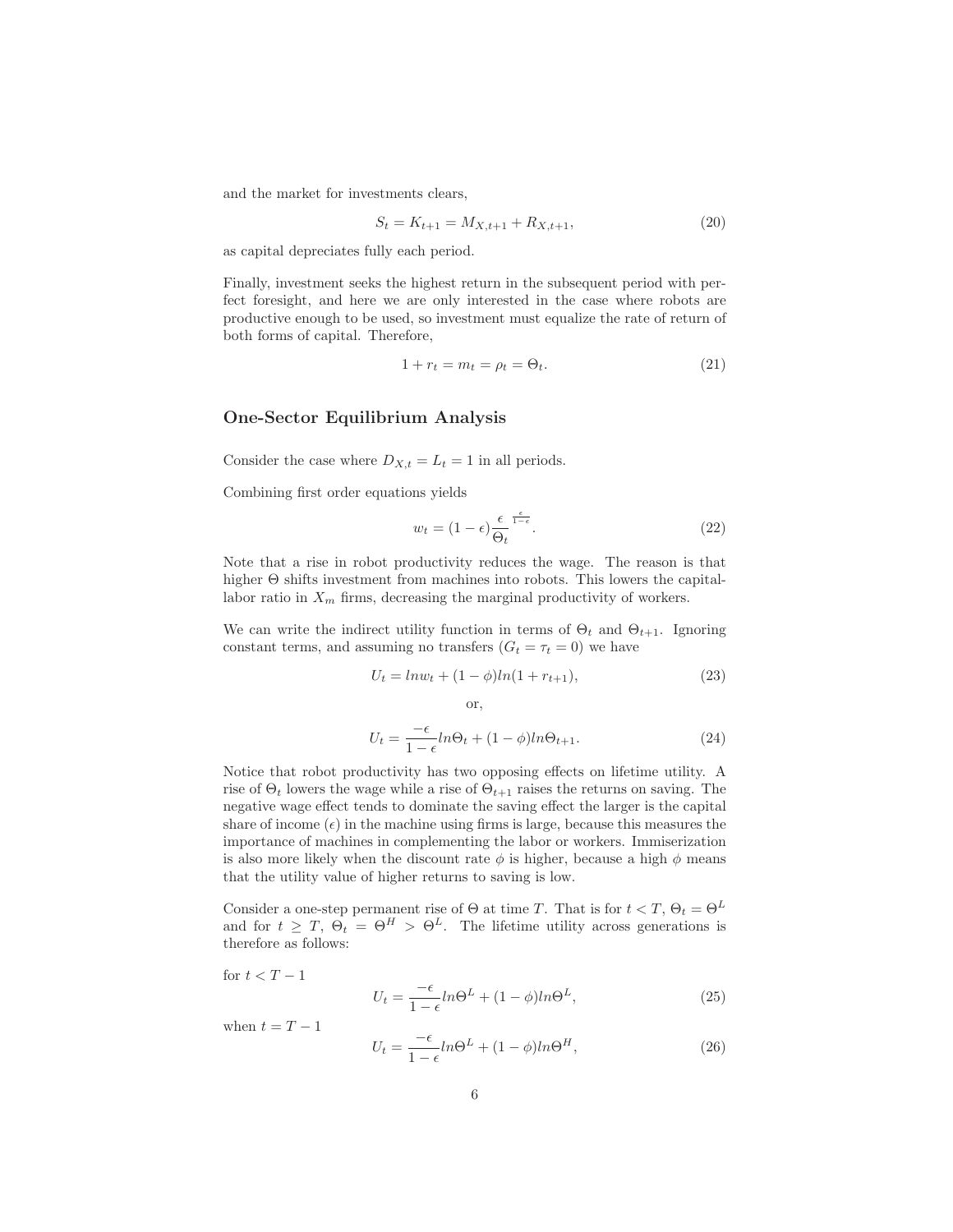and if  $t > T - 1$ 

$$
U_t = \frac{-\epsilon}{1 - \epsilon} ln\Theta^H + (1 - \phi) ln\Theta^H.
$$
 (27)

The rise in robot productivity in period T raises the welfare of generation  $T-1$ . For that generation, the rise of robot productivity has not yet affected wages. However, the return on saving increases by the rise in robotic productivity in period T. Generation  $T - 1$ , in other words, will enjoy high wages when young and high retirement income due to the surge of robot technology. Generations T and after will not be so lucky. For them, the mixed effects of better robots will be reflected in lower wages and a higher rate of return to saving.

An increase in robotic productivity will induce long-run immiserization as long  $as<sup>2</sup>$ 

$$
\frac{\epsilon}{1-\epsilon} > (1-\phi). \tag{28}
$$

If (28) holds, the wage effect dominates and leads to a decline in lifetime utility. Thus, when the parameter values allow for immiserization, only a single generation benefits from the rise of robot productivity, specifically the generation born just before the improvement in robot productivity. That generation benefits from higher returns to saving without incurring the negative shock of lower wages.

#### Ensuring that all generations benefit from the rise in  $\Theta$

Could a managed rise of robots lead to a better long-run outcome? It is clear that markets alone are not sufficient to ensure that a rise of robot productivity raises the well-being of future generations. However, it seems likely that a pure rise in productivity  $\Theta$ , by pushing out the production possibility frontier, can be made into a rise in lifetime utility for all generations with the right kind of government intervention. To insure a better outcome, the income of the young should be augmented by redistribution from the old.

Here's how to turn the robotics innovation in time T into a rise in well-being for all generations from time T-1 onward.

In every period  $T$  and after, the government levies a tax on the capital income of retirees and transfers the proceeds as a grant  $G_t$  to the young. Let the government set the grant equal to the decline of the wage caused by the rise of  $\Theta$ . Let  $w^H$  be the market wage associated with  $\Theta^H$  and  $w^L$  be the market wage associated with  $\Theta^L$ . Then necessarily,  $w^L > w^H$ . The grant mechanism will function as follows: For  $t > T - 1$ 

$$
G_t = w_t^L - w_t^H. \tag{29}
$$

<sup>&</sup>lt;sup>2</sup>On the other hand, a reduction in long-run national consumption can only occur if  $\Theta$ increases above 1. This is because the golden rule (long-run consumption maximizing) level of saving, given constant  $L$  and full depreciation is that which brings long-run interest rates equal to 1. In cases where  $\Theta$  increases from a level below 1 to a level closer to but still below 1, long-run consumption will increase although welfare may decrease.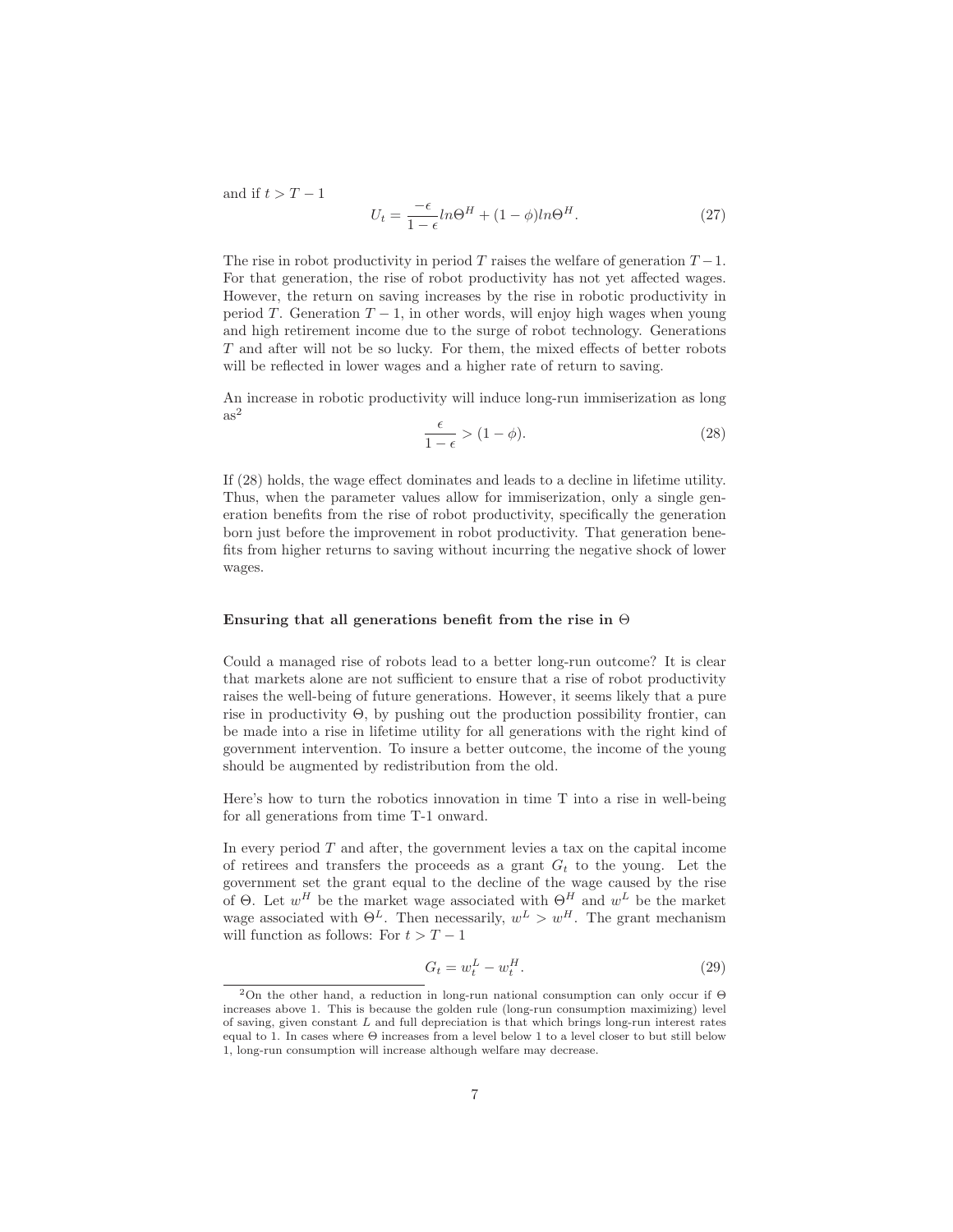To pay for this grant, the government levies a capital-income tax at rate  $\tau_t$  on the old in each period. With saving  $S_t$ , pre-tax capital income is given by  $\Theta^H S_t$ . Therefore, the tax rate should be set such that for  $t \geq T$ 

$$
G_t = (\Theta^H - 1)\tau_t K_t.
$$
\n(30)

Of course, savers anticipate this capital income tax and plan their inter-temporal spending decisions accordingly. Instead of earning a rate of return  $\Theta^H$ , savers will earn a net-of-tax rate of return  $(1 + r_{t+1}^N) = 1 + (\Theta^H - 1)(1 - \tau_t)$ . Because of their logarithmic preferences this change in rate of return does not change their saving behavior. The indirect lifetime utility function can be re-written in terms of youth net-of-transfer income  $w_t^N$  and  $r_{t+1}^N$ . Since policy fixes the disposable wage at  $w_t^L$  we have, ignoring constant terms,

$$
U_t^L = \ln(w_t^L) + (1 - \phi)\ln(1 + r_{t+1}^N). \tag{31}
$$

Every generation will be better off when  $\Theta$  rises to  $\Theta^H$ , as net of tax lifetime budget constraints must be larger than when  $\Theta^L$ .

When  $\Theta$  rises, it is easy to see that  $X_t$  rises instantaneously as well. This is because the level of capital is unchanged, but its productivity has increased. Now, consider total output from the perspective of factor income. Since there are no profits,  $X_{r,t} = \Theta R_t$  and  $X_{m,t} = w_t + \Theta M_t$ , we have that  $X_t = w_t + \Theta (R_t +$  $M_t$ ) =  $w_t + \Theta S_{t-1}$ . By (5),  $S_t$  depends only on the net income of the young  $w_t^N$ . The transfer system keeps the disposable wage equal to  $w_t^L$ , so saving  $S_t$  also The transfer system keeps the disposable wage equal to  $w_t$ , so saving  $S_t$  also remains unchanged when  $\Theta$  rises. When  $\Theta$  rises, the overall rise of  $X_t$  ensures that  $w_t^H + \Theta^H S_t > w_t^L + \Theta^L S_t$ . Therefore,  $w_t^H - w_t^L + \Theta^H S_t > \Theta^L S_t$ . Since  $w_t^L - w_t^H$  equals  $G_t$ , which is also equal to  $(1 + (\Theta^H - 1)\tau_t)S_{t-1}$ , we find that  $(1 + (\Theta^H - 1)\tau_t)S_{t-1} > \Theta^L S_t$ . Hence,  $(1 + r_{t+1}^N) = (1 + (\Theta^H - 1)\tau_t) > \Theta^L$ .

This reasoning establishes a key result. By taxing the capital of the old, and transferring the proceeds to the young, the government keeps the net income of the young unchanged while the net-of-tax rate of return on saving is higher. Therefore, the rise of robot productivity to  $\Theta^H$  combined with the fiscal transfer system raises the well-being of all generations compared with the utility when productivity equals  $\Theta^L$ .

The result is important in light of discussions as to whether robotics will necessarily raise or lower well-being. The answer is that higher productivity is a potential gain for all generations, but only if government undertakes redistributive policies to ensure that indeed all generations benefit. Without such redistribution, it is possible, we have seen, that the robotics innovation improves the well-being of just one generation, while lowering the lifetime well-being of all future generations.

### 5 The Two-Sector Model

An important critique of the one-sector model is that it takes robotic and labor produced goods as identical. In reality, there are many goods that robots cannot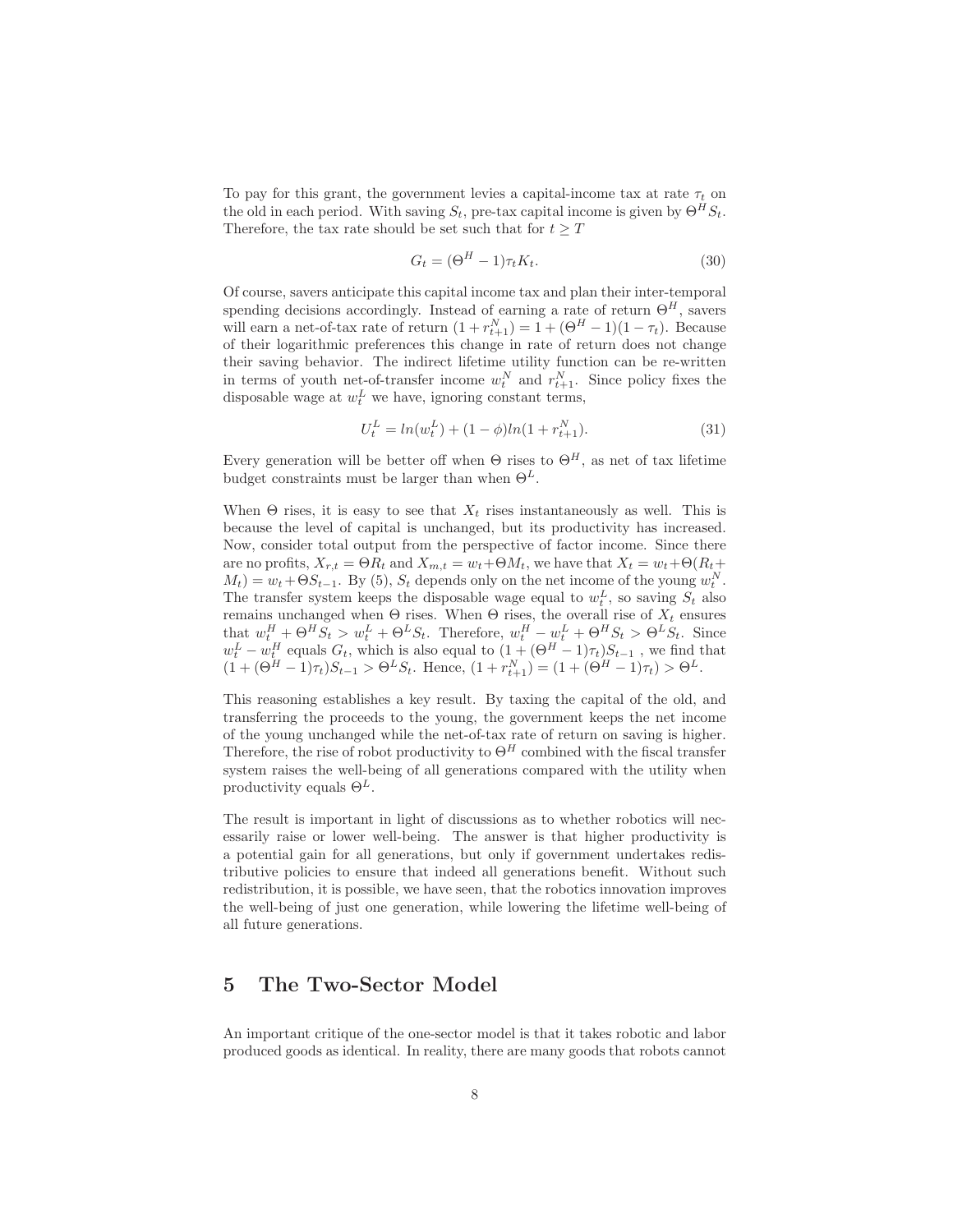create or might only create with greatly diminished productivity. Examples include many personal services that depend intrinsically on human-to-human interactions, and various kinds of creative activities not reducible to computer algorithms, e.g. in the arts.

To allow for complementaries in consumption between robotic and non-robotic goods, we move to a richer two-sector setting. Here two goods are produced and consumed, but only one is automatable (i.e. eligible for production by robots). The core insights of the one-sector model are maintained, but complex additional dynamics emerge.

### Supply in the Two-Sector Model

In the two-sector model, there are three types of firms. The  $X$  sector is identical to the one-sector case, so

$$
X_{m,t} = D_{X,t} M_{X,t}^{\epsilon} L_{X,t}^{1-\epsilon},\tag{32}
$$

and

$$
X_{r,t} = \Theta_t R_t. \tag{33}
$$

But in addition there are firms producing the consumption good  $Y$ , with technology

$$
Y_t = D_Y M_{Y,t}^{\alpha} L_{Y,t}^{1-\alpha},\tag{34}
$$

where  $Y_t$  is the output of these firms at time t,  $M_{Y,t}$  is the amount of machines rented by these firms,  $L_{Y,t}$  is the amount of labor they hire,  $\alpha$  is capital's share of output in production of Y, and  $D<sub>Y</sub>$  is a total factor productivity term.

We will refer to the  $X$  sector as the robotic or automatable sector interchangeably. We will refer to the Y sector as the non-robotic, non-automatable, or traditional sector interchangeably.

Factor demands for robots, machines, and labor reflect

$$
\max_{M_{X,t}L_{X,t}} X_{m,t}(M_{X,t}, L_{X,t}) - w_t L_{X,t} - m_t M_{X,t},
$$
\n(35)

$$
\max_{R_t} X_{r,t}(R_t) - \rho_t R_t,\tag{36}
$$

and

$$
\max_{M_{Y,t}L_{Y,t}} p_t Y_t (M_{Y,t}, L_{Y,t}) - w_t L_{Y,t} - m_t M_{Y,t},
$$
\n(37)

where  $p_t$  is the price of the non-automatable good in terms of the potentially robotic good. All factor inputs must be non-negative.

Assuming that the non-negative input constraint does not bind for any type of firm, first order conditions are

$$
w_t = (1 - \epsilon_t) D_{X,t} M_{X,t}^{\epsilon} L_{X,t}^{-\epsilon},
$$
\n(38)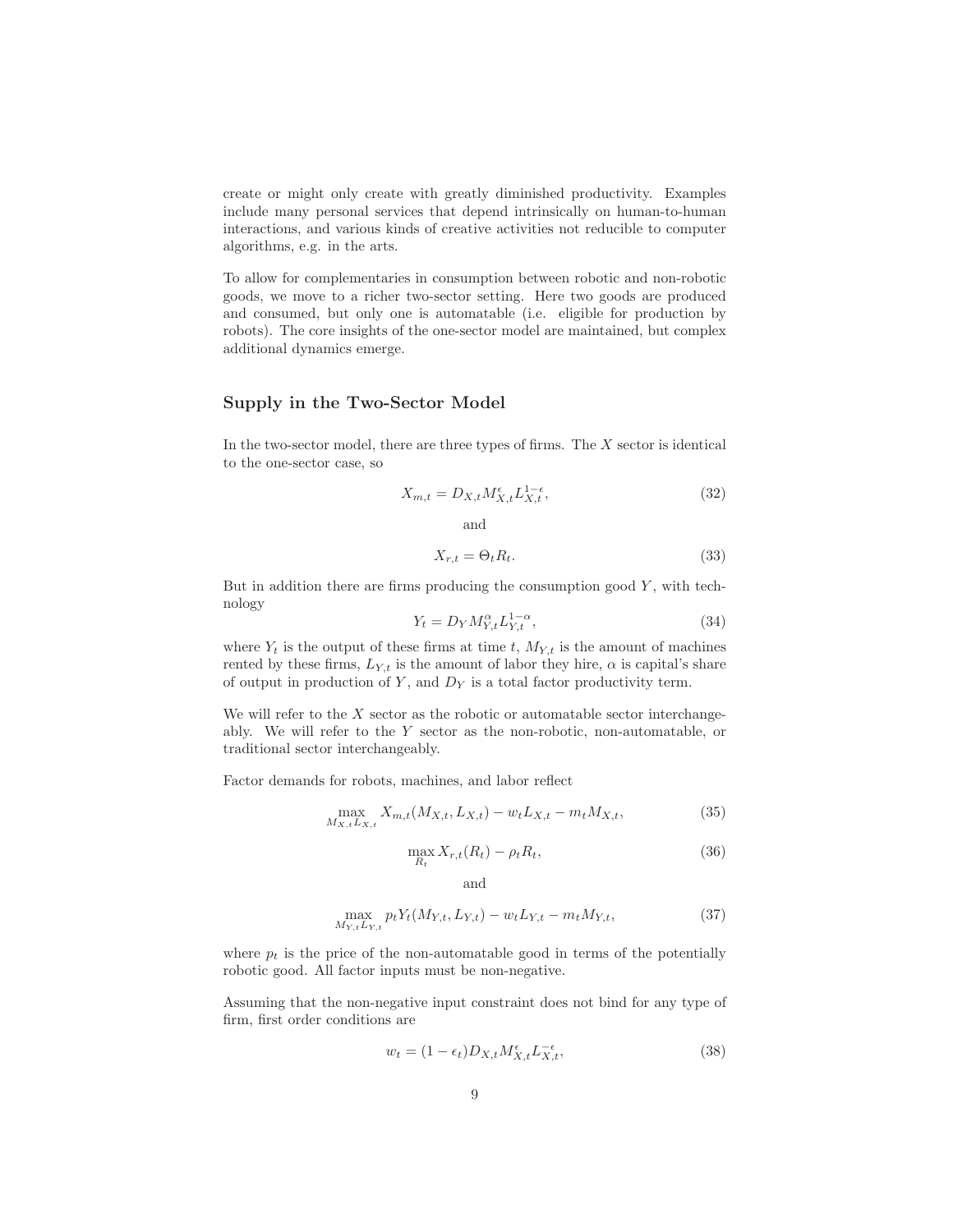$$
w_t = (1 - \alpha_t) p_t D_{Y,t} M_{Y,t}^{\alpha} L_{Y,t}^{-\alpha}, \qquad (39)
$$

$$
m_t = \epsilon_t D_{X,t} M_{X,t}^{\epsilon - 1} L_{X,t}^{1 - \epsilon},\tag{40}
$$

$$
m_t = \alpha p_t D_{Y,t} M_{Y,t}^{\alpha - 1} L_{Y,t}^{1 - \alpha}, \tag{41}
$$

$$
\rho_t = \Theta_t. \tag{42}
$$

### Households in the Two-Sector Model

Within period utility is logarithmic in the Cobb-Douglas combination of the two types of consumption.

and

$$
u_t(x_t, y_t) = \beta ln(x_t) + (1 - \beta) ln(y_t).
$$
 (43)

This specification implies that individuals want to spend constant shares of their consumption on the automatable and non-automatable good.<sup>3</sup>

The household budget constraint is

$$
w_t^N = x_{1,t} + p_t y_{1,t} + \frac{x_{2,t+1} + p_{t+1} y_{2,t+1}}{1 + r_{t+1}^N}.
$$
\n(44)

Household demands for consumption and investment at time  $t$  satisfy

$$
x_{1,t} = \beta \phi w_t^N,\tag{45}
$$

$$
x_{2,t} = (1 + r_t^N)\beta K_t,
$$
\n(46)

$$
y_{1,t} = \frac{(1-\beta)\phi w_t^N}{p_t},
$$
\n(47)

$$
y_{2,t} = \frac{(1-\beta)(1+r_t^N)K_t}{p_t},\tag{48}
$$

and

N

$$
S_t = (1 - \phi)w_t^N,\t\t(49)
$$

where  $K_t$  is capital of any type owned by the old.

<sup>3</sup>This is an important assumption. We do not have a strong intuition about whether technological innovations will shift consumption demand towards or away from goods that are relatively labor intensive. Good arguments can be made for both perspectives. If demand does indeed shift towards robotic goods, then our immiserizing mechanism will be amplified and vice versa.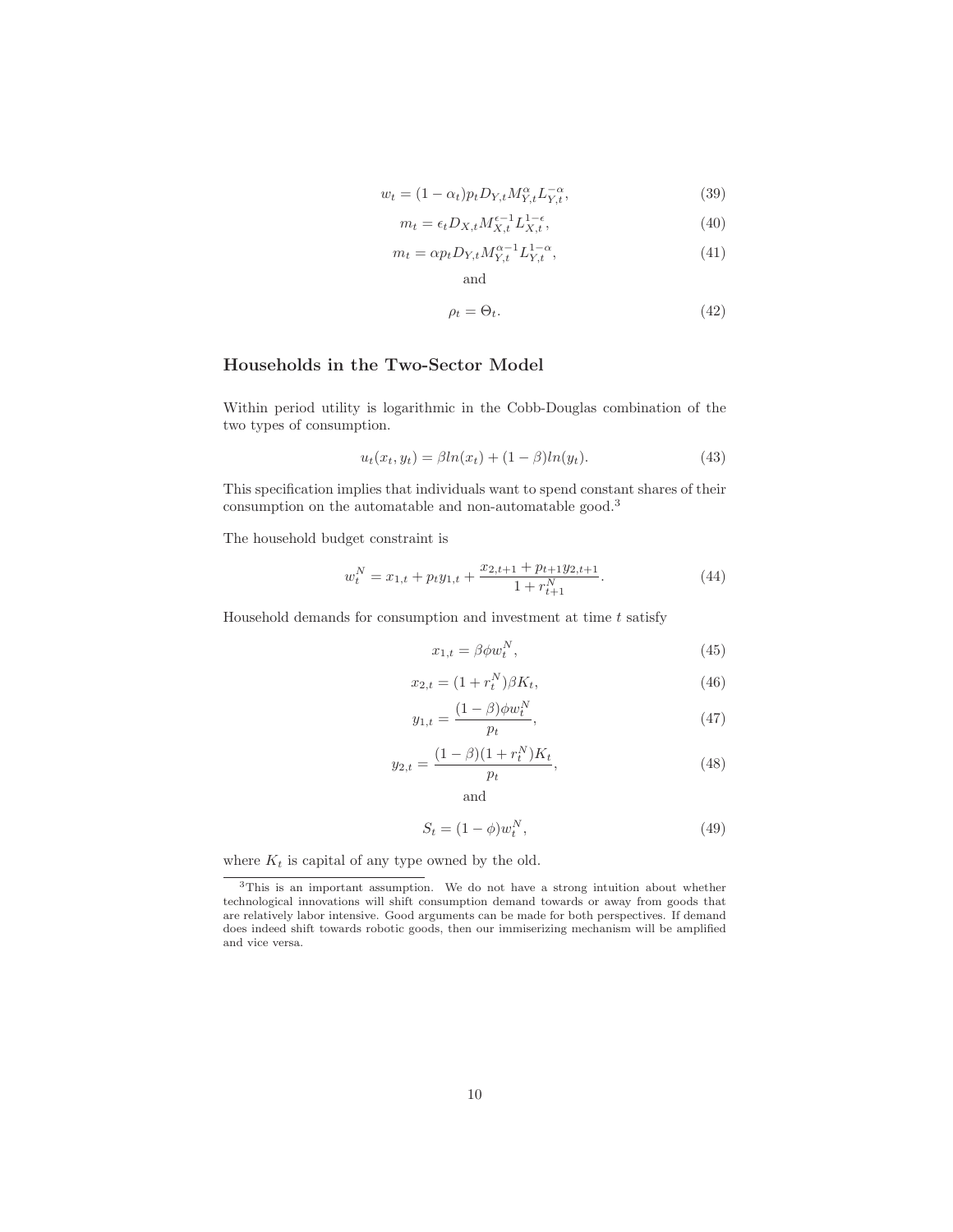#### Equilibrium in the Two-Sector Model

The potentially robotic good is an investment and consumption good, while the non-robotic sector produces only a consumption good. Capital depreciates fully each period. Equilibrium requires

$$
X_t = X_{m,t} + X_{r,t},\tag{50}
$$

$$
X_t = x_{1,t} + x_{2,t} + S_t, \t\t(51)
$$

$$
Y_t = y_{1,t} + y_{2,t},\tag{52}
$$

$$
L_t = L_{X,t} + L_{Y,t},\tag{53}
$$

$$
G_t = r_t \tau_t K_t,\tag{54}
$$

and

$$
S_t = K_{t+1} = M_{X,t+1} + M_{Y,t+1} + R_{X,t+1}.
$$
\n
$$
(55)
$$

#### Phases of the Two-Sector Economy

As in the one-sector model, investors allocate capital with perfect foresight to maximize returns. Here this means that the non-negative input constraint sometimes binds. When robotic productivity and capital stocks are low, it is inefficient to invest in robots, and only traditional manufacturing will be done in the automatable sector. When robotic productivity and capital stocks are high, traditional manufacturing is not competitive in the X sector, and only robotic investments are made. Finally, there is a range of values for  $\Theta_t$  and  $K_t$ where both traditional manufacturing and robots are used in the automatable sector. Taking  $G_t = \tau_t = 0$ , this will occur whenever,

$$
K_t < \Theta_t^{\frac{-1}{1-\epsilon}} \left( \left( (1-\epsilon) D_{X,t}^{\frac{1}{1-\epsilon}} \epsilon^{\frac{\epsilon}{1-\epsilon}} \right) \left( \frac{\phi \beta}{1-\beta} + \frac{\phi \alpha}{(1-\alpha)(1-\beta)} \right) \right), \tag{56}
$$

and

$$
K_t > \Theta_t^{\frac{-1}{1-\epsilon}} \Big( \phi L_t D_{X,t}^{\frac{1}{1-\epsilon}} \epsilon^{\frac{\epsilon}{1-\epsilon}} [(1-\beta)\alpha + \beta \epsilon] \Big). \tag{57}
$$

When (57) is violated, no machines or labor are used in the automatable sector. When (56) is violated, the model reduces to the normal two-sector OLG and no robots are used. Note that when  $D_{X,t} = 0$  it must be the case that no labor is used in the automatable sector as its productivity must be zero. As  $\Theta_t \to 0$ , there is never enough capital to make robotic production competitive and only the first case is possible.

The paper proceeds by considering these three cases in turn.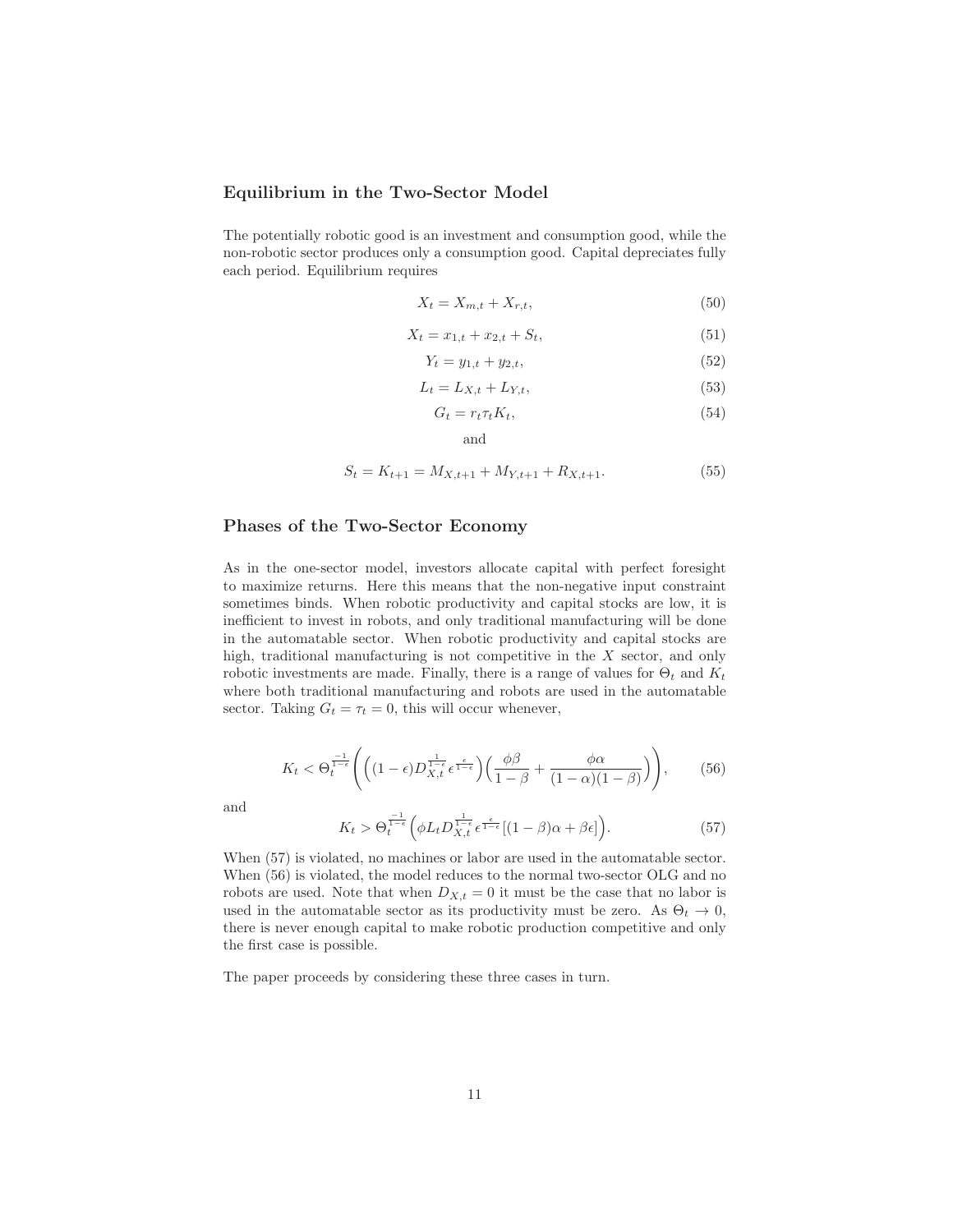#### Case 1: No Robots Used

When capital stocks per unit of labor are low, the marginal productivity of capital is high. If capital stocks per unit of labor are low enough, investing all savings in the form of traditional machines will yield a higher interest rate than Θ, the rate of return on robots. In such periods, the interest rate will not be fixed by  $\Theta$  but will be a function of capital stocks. It must be that  $1 + r_t > \Theta_t$ . The economy will behave as in the well-known two-sector OLG case.

Over time, the economy will grow or contract towards a steady state level of capital. If the  $\Theta = 0$  steady state level of capital is high enough, accumulating capital stocks will eventually cross the threshold level given by (57), and some savings will be invested in the form of robots. One of the following two cases will hold. Exogenous changes in parameters, importantly  $\Theta$ , may also move the economy into one of the following phases.

As this type of economy is well understood, we will now move on to cases of greater interest.

#### Case 2: Mixed Production of the Automatable Good

When both (56) and (57) hold, robots and traditional manufacturing compete head to head in the creation of the same products.  $R_t, L_{Y,t}$ , and  $L_{X,t} > 0$ . Optimization requires  $1 + r_t = \Theta_t$ .

Insights from the one-sector model carry over into this case. Assume for now that there are no transfers. Combining first order conditions, the price of the non-automatable good may be written as

$$
p_t = \frac{\Theta_t}{\alpha D_{Y,t}} \left[\frac{M_{t,y}}{L_{t,y}}\right]^{1-\alpha}.\tag{58}
$$

Factor demands also imply

$$
\frac{M_{t,y}}{L_{t,y}} = \frac{\alpha(1-\epsilon)}{\epsilon(1-\alpha)} \frac{M_{t,x}}{L_{t,x}},\tag{59}
$$

and

$$
\frac{M_{t,x}}{L_{t,x}} = \left(\frac{\epsilon D_{X,t}}{\Theta_t}\right)^{\frac{1}{1-\epsilon}}.\tag{60}
$$

This allows for the rewriting of prices in terms of  $\Theta_t$ .

$$
p_t = \Theta_t^{\frac{\alpha - \epsilon}{1 - \epsilon}} \frac{1}{\alpha D_{Y,t}} \left( \frac{\alpha (1 - \epsilon)}{\epsilon (1 - \alpha)} \right)^{1 - \alpha} (\epsilon D_{X,t})^{\frac{1 - \alpha}{1 - \epsilon}}.
$$
 (61)

Equation (61) demonstrates two important properties of this economy. First, prices do not depend on the level of capital. While the economy uses all three productive processes, capital and labor migrate across sectors keeping prices fixed. Second,  $\Theta_t$  has an ambiguous effect on the price. When capital intensity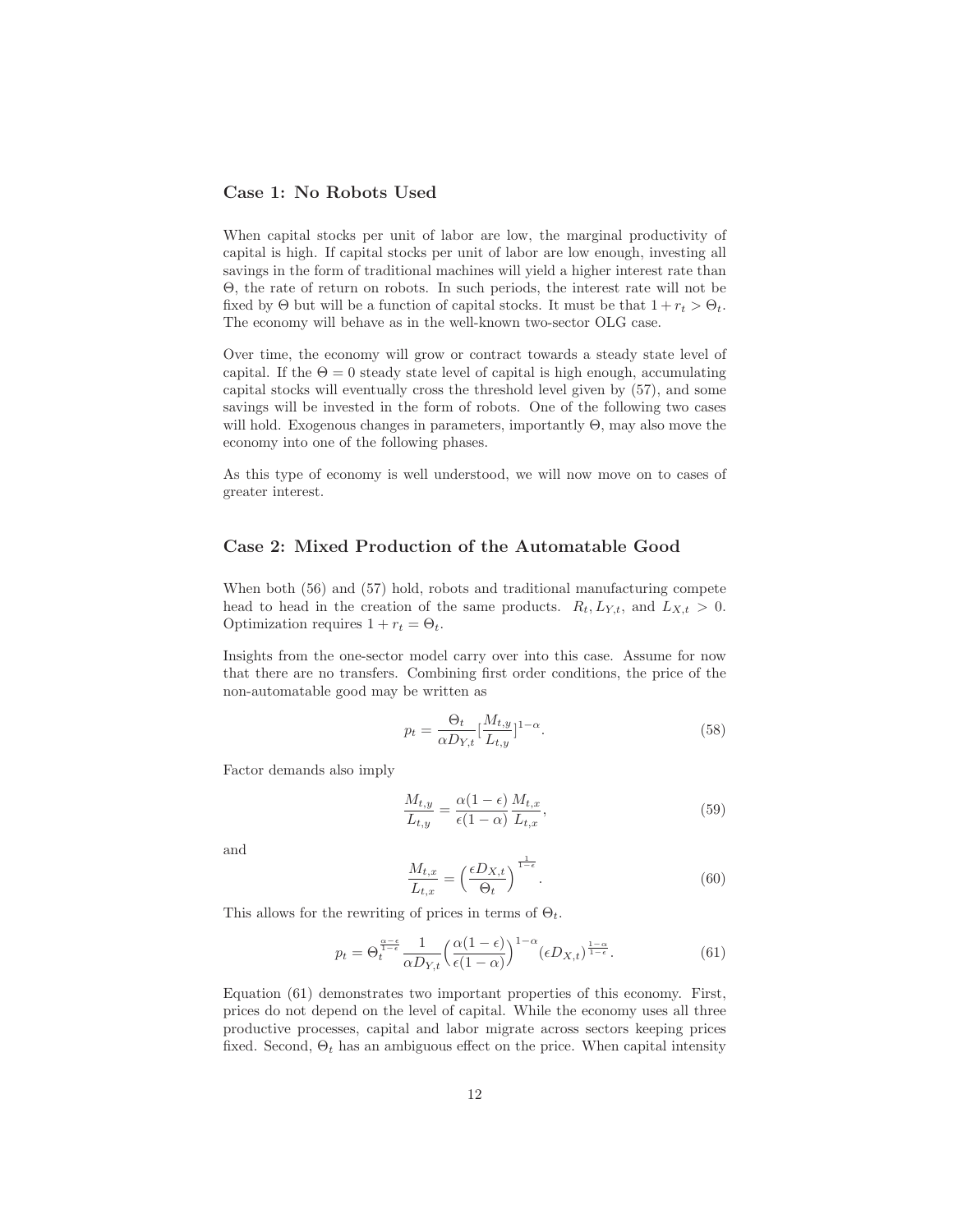in the traditional sector,  $\alpha$ , is less than the capital intensity of labor-based production in the robotic sector, an increase in  $\Theta_t$  lowers prices and vice-versa. This is because the increase in robotic productivity draws capital away from investment in both types of machines, and this will affect output of the more machine intensive sector more. A larger reduction in output requires a change in relative prices. As it is intuitive that capital should be more important in the production of the automatable good, we take this to be the standard case.

To better understand how  $\alpha$  influences the impact of a change in robot productivity, consider  $\alpha = 0$ . Also, take  $L_t = 1$  in all periods.

The first order condition for the non-automatable good reduces to

$$
p_t = \frac{w_t}{D_{Y,t}}.\tag{62}
$$

So the price will be a function of the wage, which can be thought of as being set in the  $X$  sector. In the  $X$  sector, an increase in robotic productivity will redistribute capital investment from machines to robots. Because this reduces the marginal productivity of labor while leaving the price of X unchanged, wages must decrease.

Taking the limit of the price equation as  $\alpha \to 0$  yields

$$
p_t = \Theta_t^{\frac{-\epsilon}{1-\epsilon}} \frac{1}{D_{Y,t}} \left[\frac{(1-\epsilon)}{\epsilon}\right] [\epsilon D_{X,t}]^{\frac{1}{1-\epsilon}}.
$$
 (63)

Prices and wages are both decreasing in Θ.

The wage in the general case will be

$$
w_t = p_t (1 - \alpha) D_{Y,t} \left[ \frac{M_{t,y}}{L_{t,y}} \right]^\alpha, \tag{64}
$$

which can be rewritten as

$$
w_t = p_t (1 - \alpha) D_{Y,t} \left[ \frac{\alpha (1 - \epsilon)}{\epsilon (1 - \alpha)} \right]^\alpha \left[ \frac{\epsilon D_{X,t}}{\Theta_t} \right]^{ \frac{\alpha}{1 - \epsilon}}.
$$
 (65)

The wage is not a function of capital either. This means that in the period after a change in Θ the economy will jump to its new steady state.

Explicitly,

$$
K_{t+1} = C_1 \left[\frac{1}{\Theta_t}\right]^{\frac{\epsilon}{1-\epsilon}},\tag{66}
$$

where

$$
C_1 = \frac{(1 - \phi)(1 - \epsilon)}{\epsilon} (\epsilon D_{X,t})^{\frac{1}{1 - \epsilon}}.
$$

Note that wages and future capital are decreasing in  $\Theta_t$ .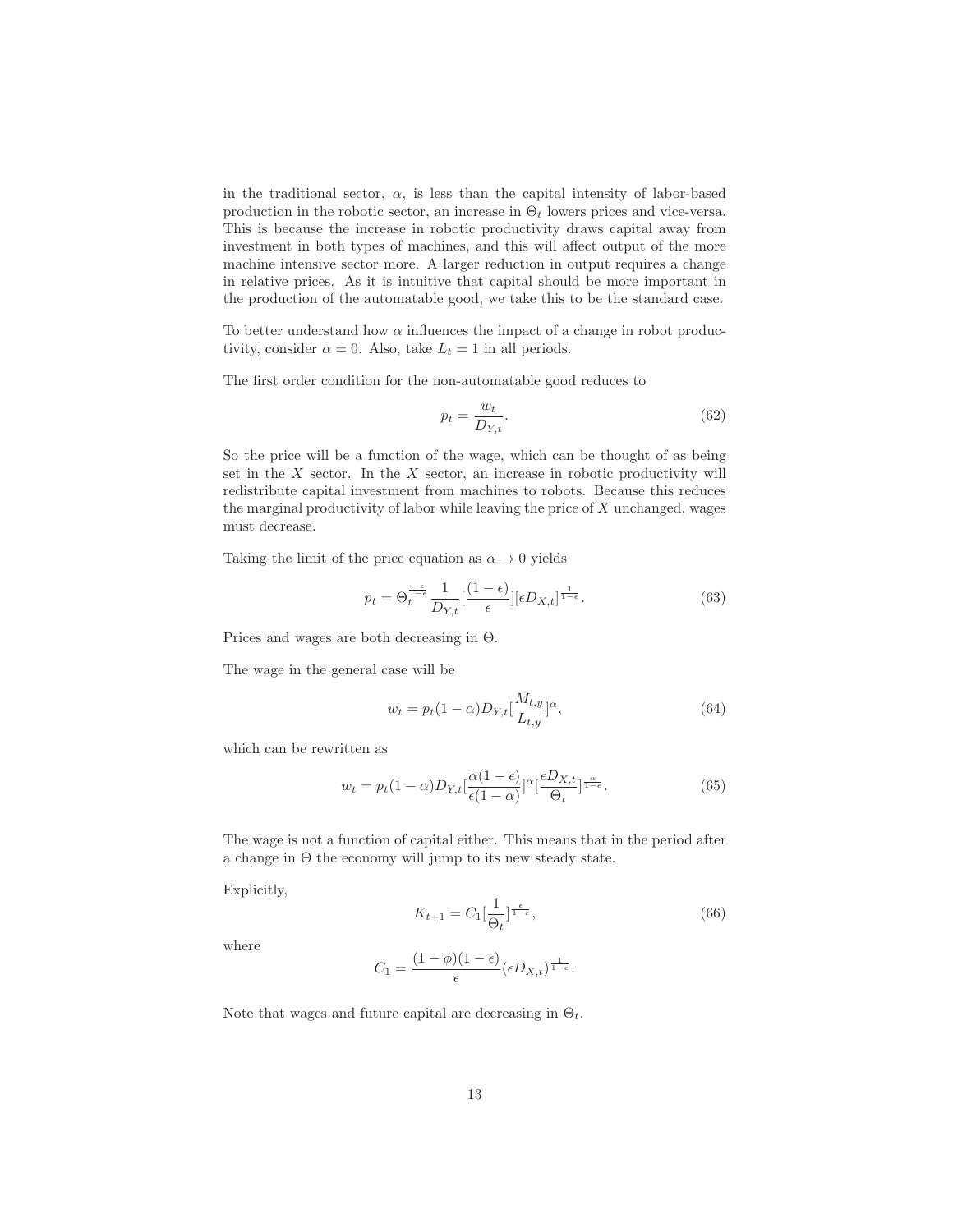Plugging wages and interest rates into the utility function yields an indirect utility function in terms of parameters

$$
U_{1,t}(\Theta) = \tilde{C} - \left[\frac{\epsilon + \phi(1-\beta)(\alpha-\epsilon)}{1-\epsilon}\right] \ln \Theta_t + (1-\phi)\left[1 - \frac{(1-\beta)(\alpha-\epsilon)}{1-\epsilon}\right] \ln \Theta_{t+1},\tag{67}
$$

where  $\tilde{C}^4$  is a function of parameters other than robotic productivity. The utility of the young is always decreasing in today's robotic productivity, while the effects of robotic productivity in their retirement has ambiguous.

The long-run impact welfare impact of a permanent increase in  $\Theta$  will be negative if

$$
(1 - \phi) < \frac{(1 - \beta)\alpha}{1 - \epsilon} + \frac{\epsilon\beta}{1 - \epsilon}.\tag{68}
$$

The impact of increased robotic productivity will be positive if the discount factor is low enough. When labor-based production of the robotic good is more capital intensive, robotic productivity changes will tend to be more damaging to welfare as more labor will be forced out of robotic production and into lower marginal product tasks. Similarly, when the capital share of production in the Y sector is small, output of the non-automatable good is more resistant to reallocation of investment, and the threshold for immiserization is higher.

By similar logic as in the one-sector model, a government transfer can turn an increase in robotic productivity into a long-term welfare improvement. Government transfers of the type discussed above will not change the pre-transfer wage, and therefore must increase capital stocks that are linear in post-transfer wage. An increase in capital stocks must increase output. If the transfer is set so as to bring  $w_t^N$  after innovation equal to  $w_t$  before the innovation, no profits necessitates that the old consume more because total output has increased.

An economy can evolve move from this case to either the no-robot or only robot case in one of two ways. Most simply, if a parameter such as Θ were to change then either equation (56) or (57) may bind. More subtly, if  $K_{t+1}(\Theta_t)$ is large or small enough then an economy in the mixed case at  $(K_t, \Theta_t)$  will immediately jump to one of the other cases. This can lead to permanent cycles in the economy if in the only-robot case the economy contracts.

#### Case 3: Only Robots Produce the Automatable Good

In the final case of the economy, robotic productivity is so high that no machines or labor are used in the automatable sector. This is intuitive, as when labor is relatively scarce firms should substitute for it as much as they can.

Without transfers, and economy in this case is set on a path towards a permanent growth or temporary contraction similarly to an AK model. The potential for permanent growth arises from the fact that the rise of Θ raises the relative

$$
{}^4\tilde{C} = \phi\beta\ln(\beta\phi) + \phi(1-\beta)\ln([1-\beta]\phi) + (1-\phi)\beta\ln(\beta) + (1-\phi)(1-\beta)\ln(1-\beta) + (1-\phi)(\frac{1-\epsilon}{1-\alpha}\ln(\alpha D_{X,t}) - \ln(\epsilon D_{Y,t}) + (1-\epsilon)\ln(\frac{\epsilon[1-\alpha]}{\alpha(1-\epsilon)})) + \phi\ln(\frac{1-\epsilon}{\epsilon}) + \frac{\phi}{1-\epsilon}\ln(\epsilon D_{X,t})
$$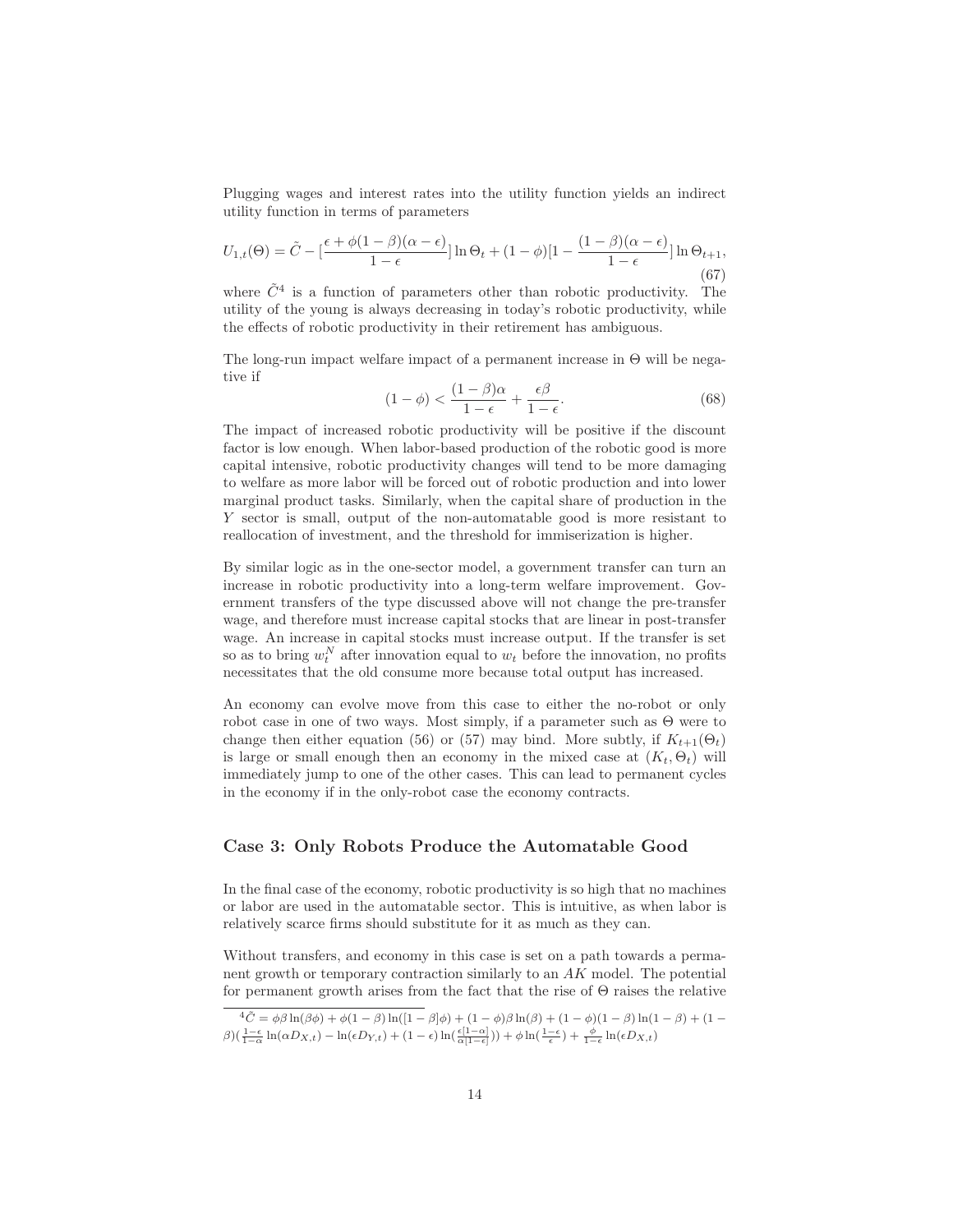price of  $Y$ , which can in turn raise the wage, the level of saving, and investment. At the initial price level, a rise in  $\Theta$  shifts capital to robotic investment, thereby raising the output of  $X$  and lowering the output of  $Y$ . Yet demand for the traditional good rises because retirees boost their overall demand, of which traditional consumption is a fixed share. The result is an excess demand for the traditional good, requiring a rise in prices to clear the market. As the price rises, so too can wages. The effect on wages will be the net of the increase in price and the decrease in the marginal productivity of labor due to capital flight. If there is an increase in the wage, this causes a rise in national saving and thereby a rise in investment. With more saving there is also more demand for the traditional good, which is limited by the fixed supply of labor. An ongoing cycle of growth will continue despite the fixed input of labor.

Robots will necessarily be utilized, so  $1 + r_t = m_t = \Theta_t$ . The non-negativity constraint for inputs to machine production of the automatable good binds, so  $L_{Y,t} = L_t$  and  $M_{X,t} = K_t - R_t$ . Assume that there are no government transfers. Then rearranging first order conditions yields

$$
w_t L_t = M_t \frac{\Theta_t (1 - \alpha)}{\alpha}.
$$
\n(69)

Combining the robotic production function with the robotic market clearing condition yields

$$
\Theta_t R_t = x_{1,t} + x_{2,t} + K_{t+1},\tag{70}
$$

and substituting household demands gives,

$$
\Theta_t[K_t - M_t] = (1 - \phi)w_t L_t + \phi \beta w_t L_t + \beta \Theta_t K_t, \qquad (71)
$$

which may be reduced to

$$
M_t = \frac{\alpha(1-\beta)}{1 - (1-\alpha)\phi(1-\beta)} K_t,
$$
\n(72)

giving a law of motion for capital

$$
K_{t+1} = \frac{(1-\beta)(1-\phi)(1-\alpha)}{1-(1-\alpha)\phi(1-\beta)} \Theta_t K_t.
$$
 (73)

Thus, capital evolves linearly across periods. When the term multiplying  $K_t$ is less than 1, the economy will contract. When greater than 1, it will grow indefinitely. Note that this term is not dependent on  $D<sub>Y</sub>$  but it is increasing in robotic productivity. This is because increases in the price of the traditional good guarantee that a stable fraction of the robotics output is devoted to saving for more robots. Increased robotic productivity may lead the world from poverty into permanent growth but increasing traditional productivity will have no effect on growth rates. If total factor productivity in the traditional sector were to increase, its price would drop by precisely the amount to keep the wage constant. The multiplier is also increasing in the saving rate  $1-\phi$ . Government interventions to increase saving have the potential to move the economy from steady contraction to unconstrained growth.

When the economy is on the contraction side of knife-edge growth, savings and capital will decrease until (57) no longer holds. If the case that the economy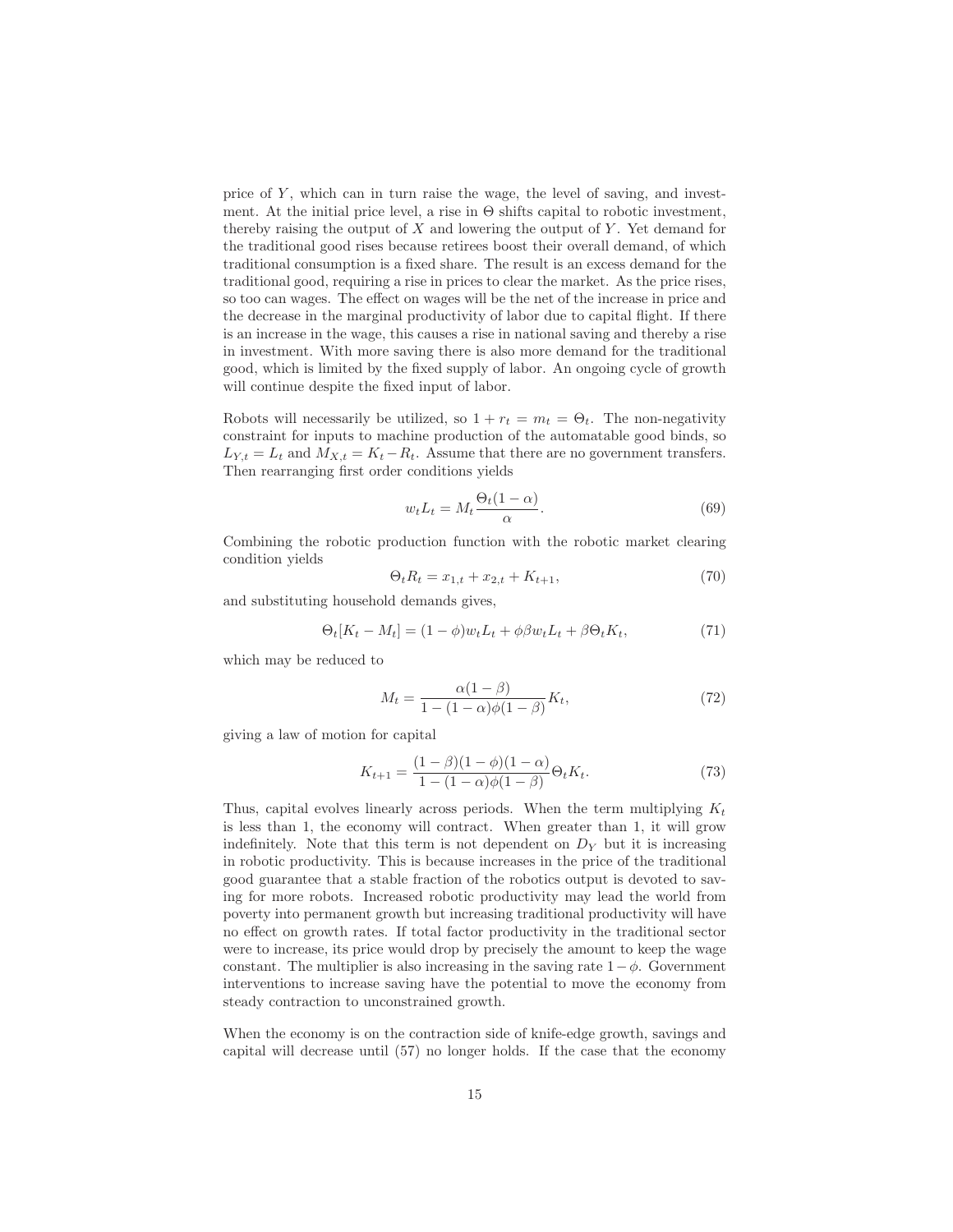moves into then leads to an increase in capital stocks, the economy may remain in an endogenous business cycle of growth and contraction indefinitely. An example is given in the simulations below.

It is easy to see that the knife-edge growth case will have a positive long-run effect on utility. The knife edge growth case is growing precisely because wages are increasing, and the increase in capital stocks (while the interest rate remains constant) indicates that the old have higher incomes as well.

To better understand the difference between the one-sector model and this phase of the two-sector model, consider  $\alpha = 0$ , that is, no machines are used in producing  $Y$ . Then the two production functions are

$$
X_t = \Theta_t R_t,\tag{74}
$$

$$
Y_t = D_{Y,t} L_t,\tag{75}
$$

and since  $L = 1$ ,

$$
Y_t = D_{Y,t}.\tag{76}
$$

First, consider what happens when the two goods are perfect substitutes as in the one-sector model. The wage  $w_t$  is simply  $D_{Y,t}$ , and the economy immediately reaches a steady state with

$$
\overline{R} = (1 - \phi)D_{Y,t},\tag{77}
$$

and  $\overline{X} = \Theta_t (1 - \phi) D_{Yt}.$  (78)

There is no growth. A rise in  $\Theta$  increases lifetime utility for all generations by raising the return on saving. There is no adverse wage effect, as there is no capital flight to reduce the productivity of labor.

Now consider the very different outcome in the two-sector, only-robots case. The wage  $w_t$  now equals  $p_t D_{Y,t}$ . Saving is  $S_t = (1 - \phi)p_t D_{Y,t}$ . Total demand for  $X_t$  is

$$
X_t = \phi \beta p_t D_{Y,t} + \Theta_t \beta R_t + (1 - \phi) p_t D_{Y,t}.
$$
\n(79)

We therefore can find  $p_t$  by equating the supply and demand for  $X_t$ . Specifically,

$$
p_t = \Theta_t (1 - \beta) R_t / [\phi \beta D_{Y,t} + (1 - \phi) D_{Y,t}]. \tag{80}
$$

Using the relationship  $R_{t+1} = S_t = (1 - \phi)p_tD_{Y,t}$ , we find a difference equation in  $R_t$ ,

$$
R_{t+1} = \Theta_t (1 - \beta)(1 - \phi) R_t / [\phi \beta + (1 - \phi)]. \tag{81}
$$

In both this and the more general case, a fixed share of robotic output is devoted to investment.

When only robots are used for producing the automatable good, transfers still have the potential to increase long-run welfare. For transfers satisfying

$$
-\frac{\left[1-(1-\beta)\phi\right]\left(\frac{1-\alpha}{\alpha}\right)+1}{\left(\frac{1-\alpha}{\alpha}\right)\left[\theta(1-\beta)+\beta T\right]}<1-\phi<\frac{\left[1-(1-\beta)\phi\right]\left(\frac{1-\alpha}{\alpha}\right)+1}{\left(\frac{1-\alpha}{\alpha}\right)\left[\theta(1-\beta)+\beta T\right]},\tag{82}
$$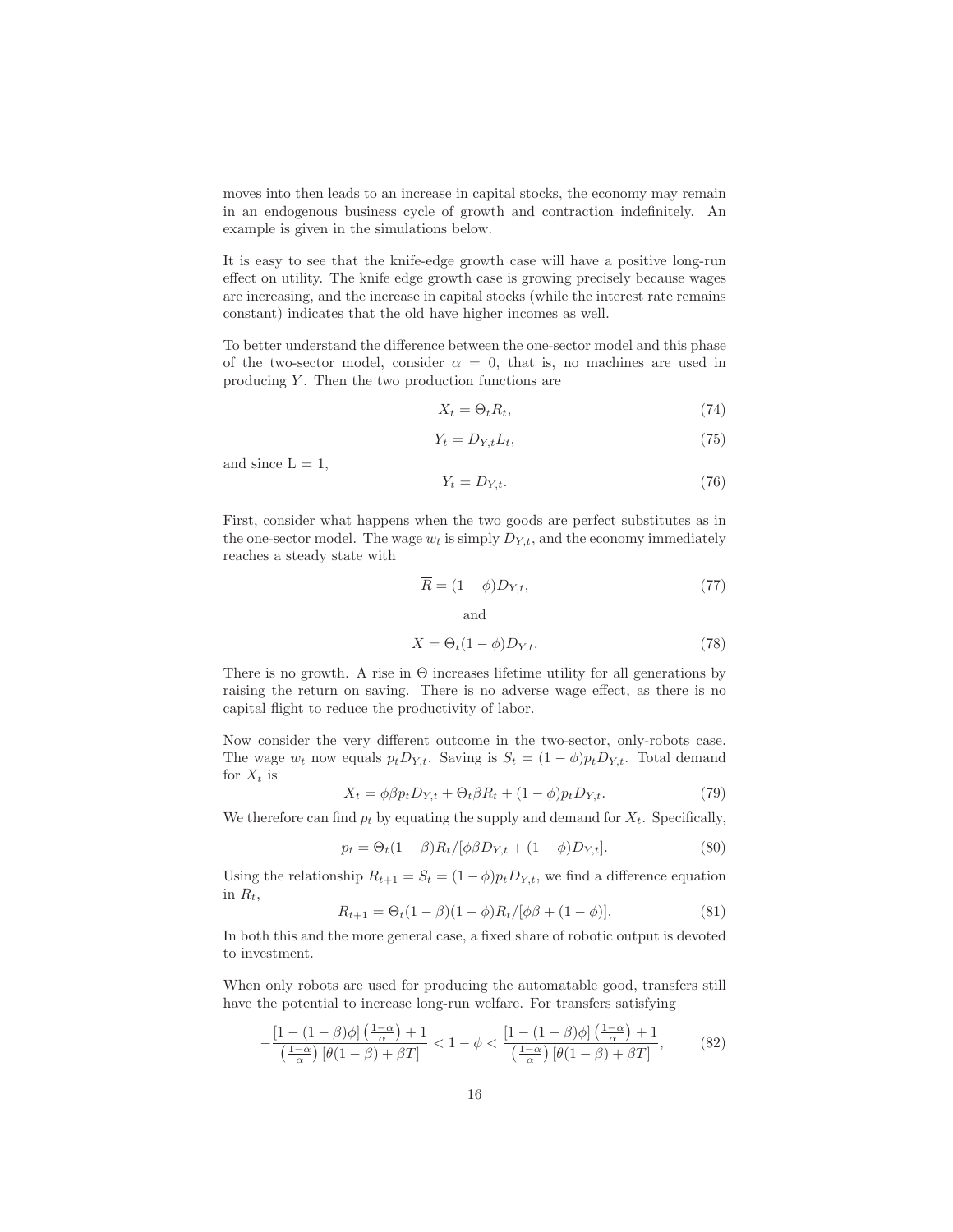the economy will converge to a steady state. Otherwise the economy will experience AK growth/contraction. This means that the economy has the potential to be shunted out of contraction by a transfer.

When (82) holds, capital stocks converge to

$$
K^{ss} = \frac{(1-\phi)T}{1 - \frac{(1-\phi)(\frac{1-\alpha}{\alpha})}{[(1-(1-\beta)\phi)(\frac{1-\alpha}{\alpha})+1]}}.\tag{83}
$$

# 6 Simulating The Two-Sector Model

In figures 1 and 2 we display the path of an economy with parameters given in table 1. These figures demonstrate how a government transfer program can turn a potentially utility-reducing rise in robotic productivity into a welfare improvement for all generations. In this simulation in all periods the model is in case two, where both robots and machines used in the production of the automatable good. From periods zero through four, the economy is in its steady state. In period five  $\Theta$  increases from 1.25 to 2. Without transfers, this leads to a temporary boom. High savings carried over from period four are combined with the new technology and create high levels of output, most of which accrue to the old due to the decrease in labor's share of income. From period five on, citizens suffer as a result of the increase in productivity. Welfare falls far below the dashed line indicating their utilities had the technological innovation never occurred.

Introducing a transfer changes the outlook for the economy. Capital income taxes, set at rate of about 70 percent, fund a transfer that keeps the net income of the young constant. This keeps capital stocks constant while prices are unchanged. Relatively higher capital stocks outweigh the impact of the tax and increase the net income of the old. Every generation benefits from the combination of technological change and transfers.

Figures 3 and 4 investigate a more complex case. The economy begins in period zero just below the steady state level of capital given initial Θ. For the initial level of Θ, in the steady state robots are too inefficient to be used. The economy is in case one. In this second pair of simulations, we investigate the consequences of robotic productivity innovations occurring every five periods beginning in period five.

First, consider the consequences for the economy without transfers. After the first innovation, the economy moves into case two (mixed production of the automatable good). Welfare hits a local maximum as the old receive large retirement incomes from the interest rate increase. But the increase in robotic investment lowers wages. In the period after the innovation utilities move to their new lower level due to lower wages and capital. In period ten another innovation occurs, but the economy remains in the second case. Another local maximum in welfare follows, before welfare falls even further.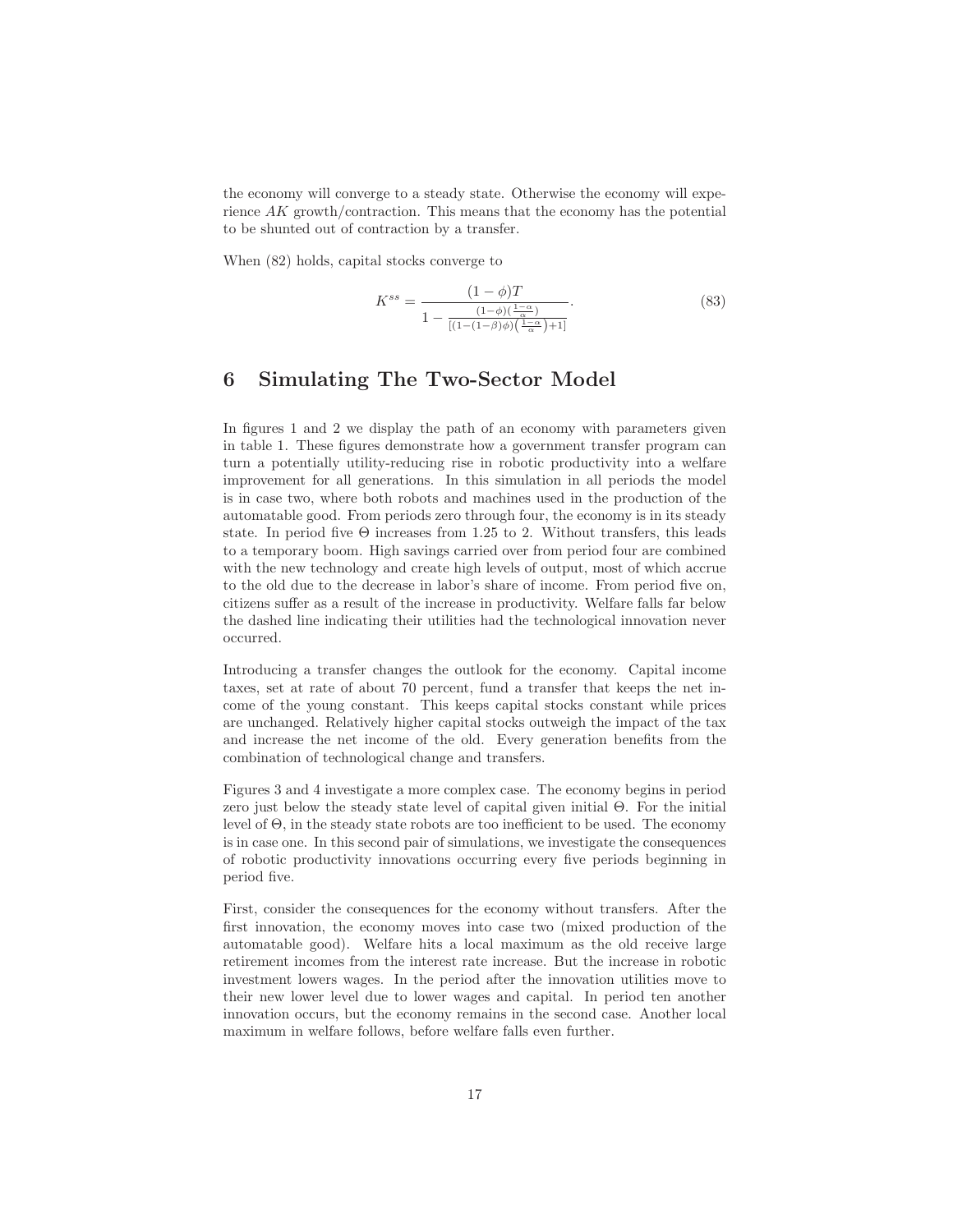In period fifteen innovators strike again. In the period of the third innovation, there is a third local maximum in the utility of the old. The economy has moved into the third case where only robots are used in production. However, the multiplier on  $K_t$  in (73) is less than one, and the economy immediately begins to contract because of low wages. Wages are low because the negative wage effect of losing an opportunity for employment in the automatable sector dominates the positive effect of increases in non-automatable good prices (which are in turn due to their increased relative scarcity).

After a single period capital has dissipated enough that case two binds again. In period sixteen, although capital is scarcer, wages are higher than in the previous period because workers are being used to produce the automatable good again. High wages increase savings and future capital, moving the economy into the third case. Periods where only robots are used have low wages, reducing savings. The economy is on the bad side of knife-edge  $AK$  growth. In subsequent periods, capital stocks are low enough that the second case binds. Laborers find work again in the automatable sector and wages increase. Capital stocks and the economy expand, moving the economy back into the third case. These oscillations have important welfare implications as those retired in periods where robots are used and working when case two binds have high wages when young and high retirement incomes when old. Those unlucky to be born in the other period of the business cycle are worse off. Cycles of more than one period are possible, although the economy will not spend more than one period in case two per cycle.

The economy would oscillate indefinitely were it not for a final innovation in period twenty. This moves the economy on to the good side of knife-edge growth. The positive effect on wages of high non-automatable good prices dominates. The economy grows indefinitely with benefits for all future generations. For a wide variety of parameterizations, a noisy U-shaped path of utility as  $\Theta$  increases will occur. In early periods robotic productivity leads to immiserization, but eventually robots are so super-productive that indefinite growth must kick in.

The path of welfare can be improved through government transfers. Here is displayed one of a large set of transfer schedules that turn the series of innovations into an improvement for all generations over robots being banned. Curiously, the transfer improves welfare by depressing labor's share of income even further in some periods. This is due to greater investment, which requires the output of the more capital intensive  $X$  sector and leads to higher future capital income.

Figure 5 shows the long-run impact of a robotic productivity improvement on an economy in case two. Unsurprisingly, when the saving rate is high the increase in robotic technology (and hence interest rates) is more likely beneficial. When capital's share of income in production of the traditional good is higher, robotic innovations are more likely to immiserize by crowding out investment in a more important complement to labor.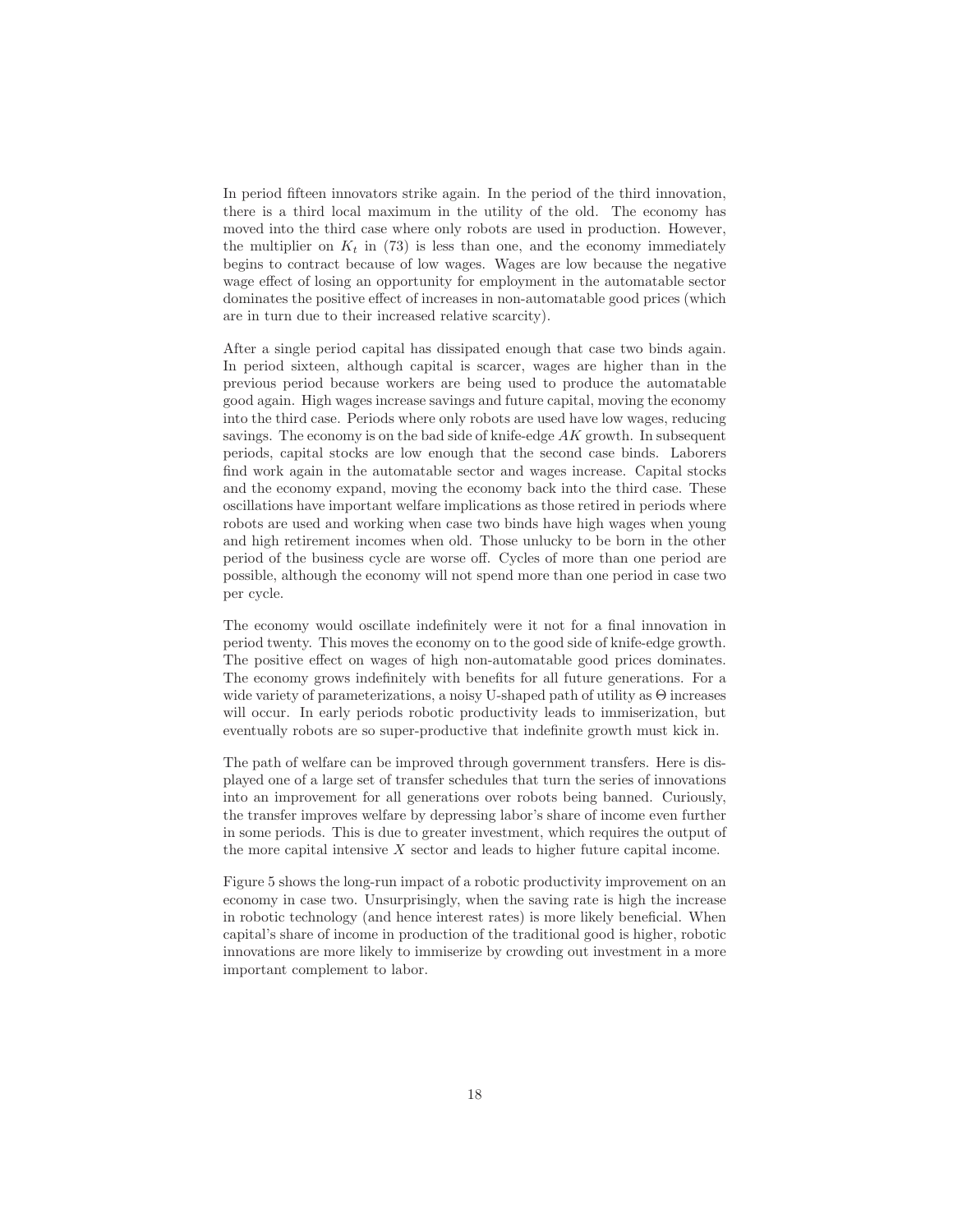# 7 Conclusion

The rise of the robots is already creating major disruption in labor markets, essentially turning production processes more capital intensive. When robots are close substitutes for production by labor and machinery, the demand for labor is likely to decline, threatening a decline of wages, saving, and economic well-being of current and future generations. We have qualified that intuition, however, in two important ways. First, government redistribution can ensure that a pure productivity improvement raises well-being of all generations. In the example shown in the paper, government taxes the capital owned by retirees and distributing the proceeds to young workers. Second, to the extent that workers produce outputs that are imperfect substitutes of the outputs of robots, workers will experience a rise in demand for their products, and this can result in a virtuous circle of rising wages, savings, and production, producing the openended constant growth of an AK model.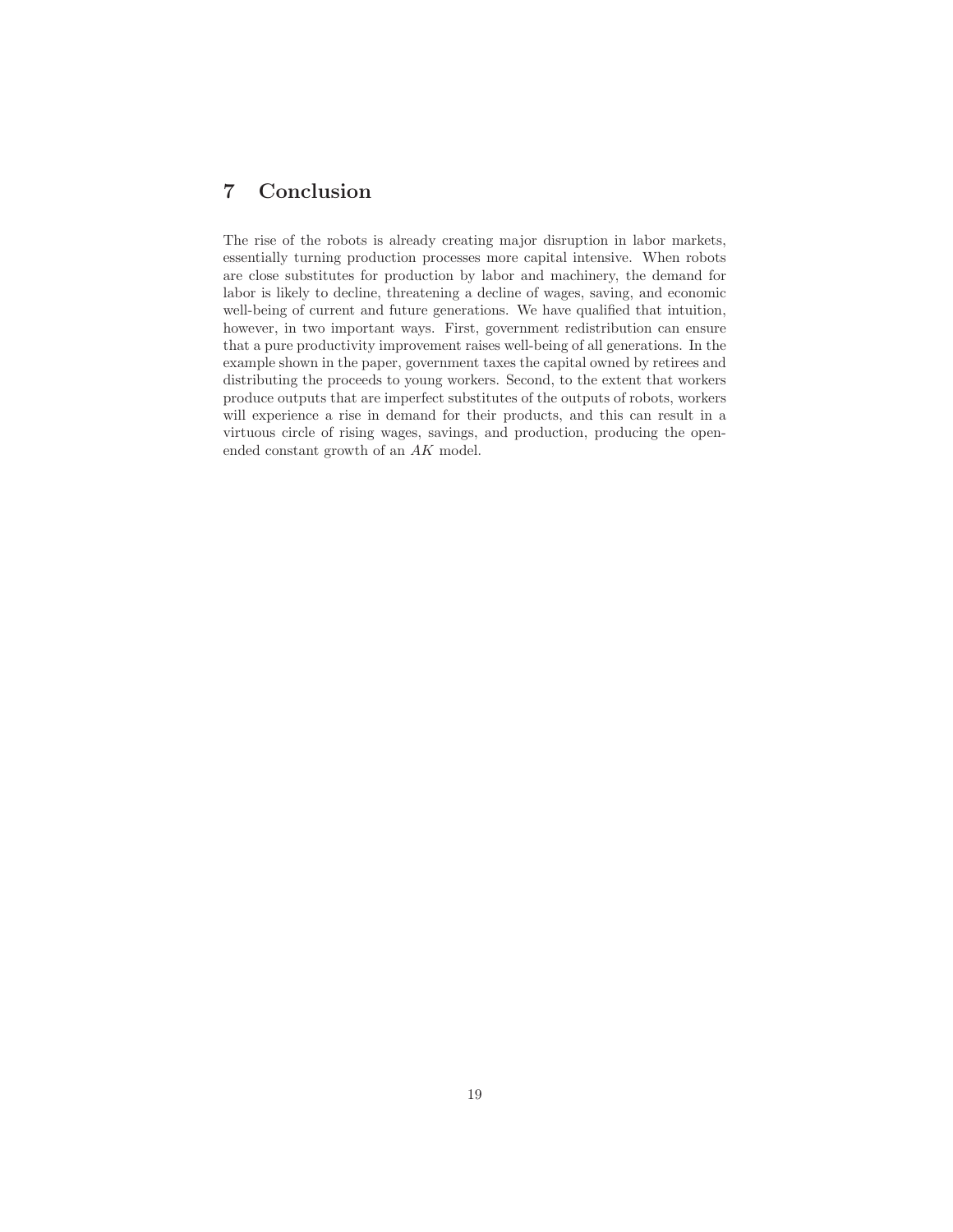## References

- 1. Acemoglu, D. & Autor, D. 2011. Skills, tasks and technologies: Implications for employment and earnings. *Handbook of Labor Economics* 4: 1043-1171.
- 2. Arrow, K. A. 1962. The economic implications of learning by doing. *The Review of Economic Studies* 29 No. 3 (June): 155-173
- 3. Autor, D. H., Levy, F., & Murnane, R. J. 2003. The skill content of recent technological change: An empirical exploration. *Quarterly Journal of Economics* 118 No.4 (Novemeber): 1279-1333.
- 4. Autor, D. H., & Dorn, D. 2013. The growth of low-skill service job and the polarization of the US labor market. *American Economic Review* 103 No. 5 (August): 1553-1597.
- 5. Benzell, S. G., Kotlikoff, L. J., LaGarda, G., & Sachs, J. D. 2014. Robots are us: Some economics of human replacement.(Working Paper No. 20941). Retrieved from Nationl Bureau of Economic Research website: http://www.nber.org/papers/w20941
- 6. Frey, C. B., & Osborne, M. A. 2013. The future of employment: how susceptible are jobs to computerisation? Oxford University (September).
- 7. Goos, M., Manning, A., & Salomons, A. 2010. Explaining job polarization in Europe: The roles of technology, globalization and institutions. *Centre for Economic Performance Discussion Papers*. No. 1026. (November).
- 8. Hémous, D., & Olsen, M. 2013. The Rise of the Machines: Automation, Horizontal Innovation and Income Inequality. Horizontal Innovation and Income Inequality
- 9. Keynes, J. M. 1933. Economic possibilities for our grandchildren 1930. *Essays in persuasion*. New York: W.W.Norton & Co., 1963, pp. 358-373.
- 10. Kotlikoff, L. J. & Sachs, J. D. 2012. Smart machines and long-term misery.(Working Paper No. 18629). Retrieved from Nationl Bureau of Economic Research website: http://www.nber.org/papers/w18629
- 11. Long, T. *Jan. 25, 1921: Robots First Czech In*. Jan 25, 2011.*Wired Online Edition*. Retrieved April 5, 2015. Website: http://www.wired.com/2011/01/0125robot-cometh-capek-rur-debut/
- 12. Marx, K. 1867. Capital: A Critique of Political Economy. Penguin Classics Vol 1 (1992).
- 13. Mishel, L., Schmitt, J., & Shierholz, H. 2013. Don't blame the robots. Assessing the job polarization explanation of growing wage inequality. *CEPR Working Paper* November 19, 2013. National Archives United Kingdom Government.
- 14. Luddites: The Growth of Political Rights in Britain in the 19th Century. Website of the National Archives. Retrieved January 20, 2015, from http://www.nationalarchives.gov.uk/education/politics/g3/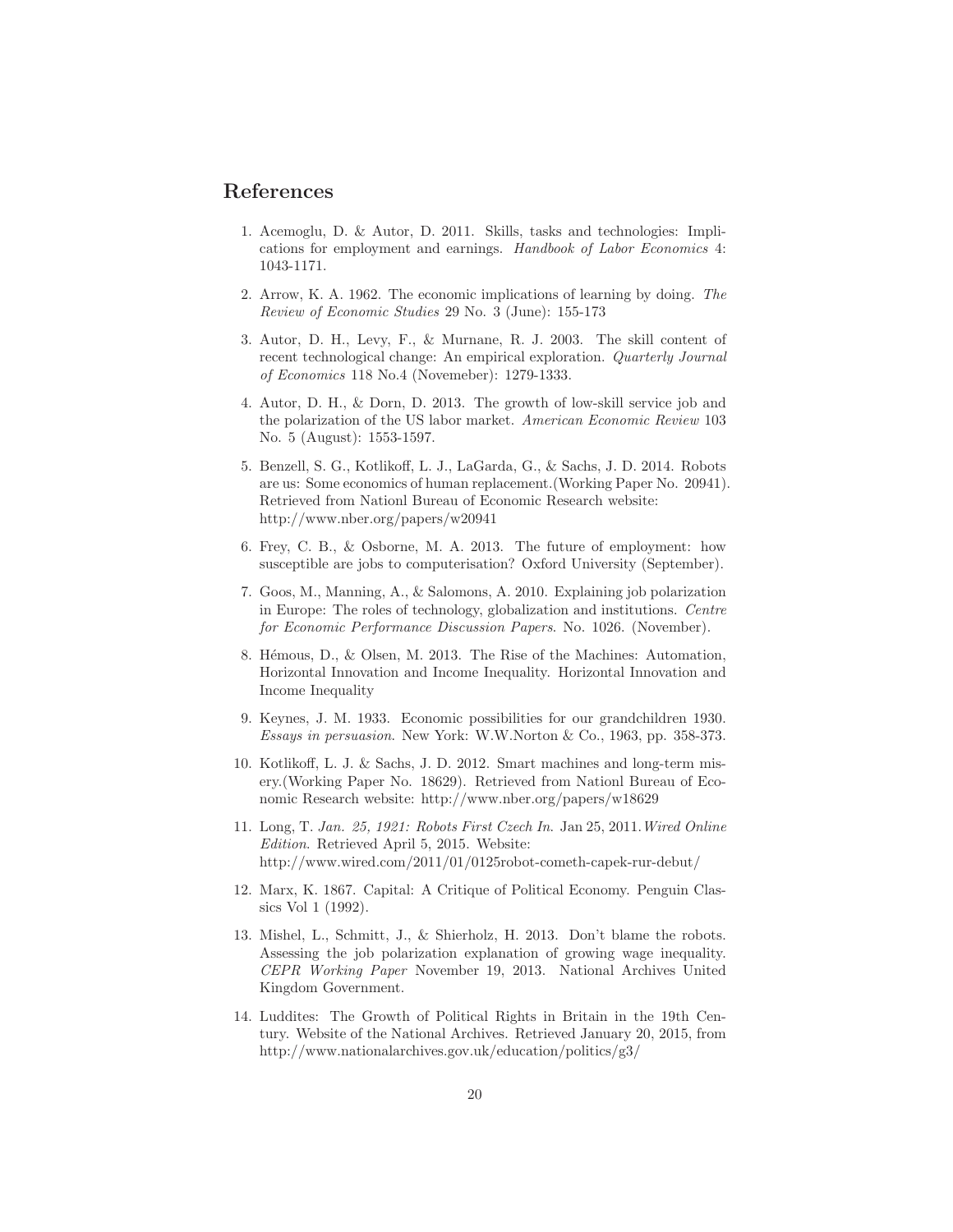- 15. Nelson, R. & Phelps, E. 1966. Investment in humans, technological diffusion, and economic growth. *The American Economic Review*, 56(1/2):pp. 69–75
- 16. Rebelo, S. 1991. Long-Run Policy Analysis and Long-Run Growth. The Journal of Political Economy, 99(3), 500-521.
- 17. Romer, P. 1990. Endogenous Technological Change. *Journal of Political Economy* 98, no. 5 (September): 71-102
- 18. Schumpeter, J. A. 1939. *Business cycles* (Vol. 1, pp. 161-74). New York: McGraw-Hill.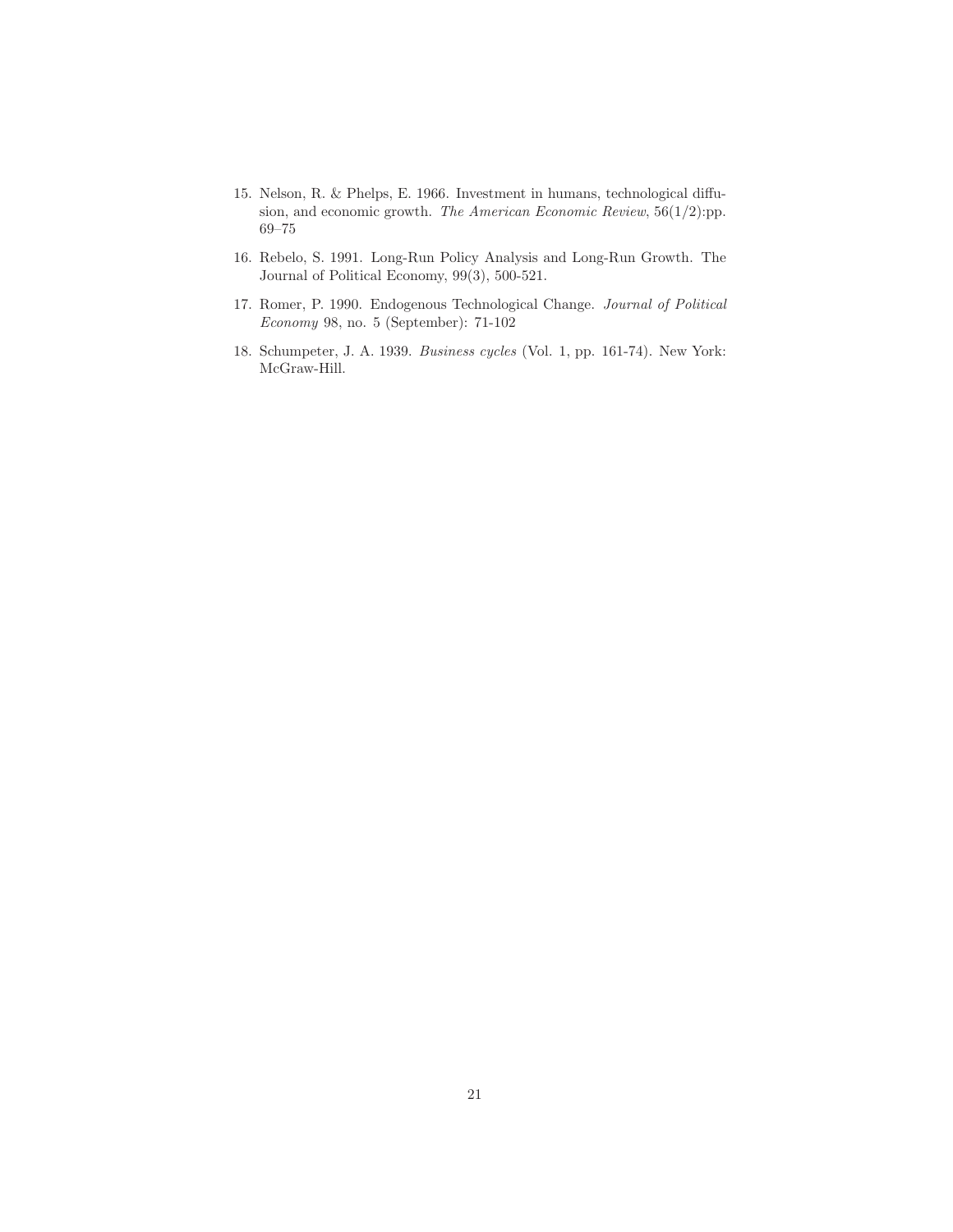| Parameters for First Simulation |                                     |        |  |
|---------------------------------|-------------------------------------|--------|--|
| Model Parameter                 | Role                                | Value  |  |
| $\epsilon$                      | X Sector Capital Input Share Param. | 0.33   |  |
| $\alpha$                        | Y Sector Capital Input Share Param. | 0.33   |  |
| $\Theta$                        | Robot Productivity                  | Varies |  |
| $1-\phi$                        | Saving Rate                         | 0.3    |  |
|                                 | Labor Supply                        |        |  |
| G                               | Transfer to Young                   | Varies |  |
|                                 | $X$ Sector Consumption Share        | 0.5    |  |
| $K_0$                           | Initial Capital                     | .104   |  |
| $D_{X,t}$                       | $TFP$ in $X$ Sector                 |        |  |
| Dv                              | TFP in Y Sector                     |        |  |

Table 1 Parameters for First Simulation

Table 1: This table gives parameter values for the first pair of illustrations of the model.

| Parameters for Second Simulation |                                       |        |  |
|----------------------------------|---------------------------------------|--------|--|
| Model Parameter                  | Role                                  | Value  |  |
| $\epsilon$                       | $X$ Sector Capital Input Share Param. | 0.33   |  |
| $\alpha$                         | Y Sector Capital Input Share Param.   | 0.33   |  |
| $\Theta$                         | Robot Productivity                    | Varies |  |
| $1-\phi$                         | Saving Rate                           | 0.3    |  |
| $\mathcal{L}$                    | Labor Supply                          |        |  |
| G                                | Transfer to Young                     | Varies |  |
|                                  | X Sector Consumption Share            | 0.5    |  |
| $K_0$                            | Initial Capital                       | .29    |  |
| $D_X$                            | TFP in X Sector                       |        |  |
|                                  | TFP in Y Sector                       |        |  |

Table 2 Parameters for Second Simulation

Table 2: This table gives parameter values for the second pair of illustrations of the model.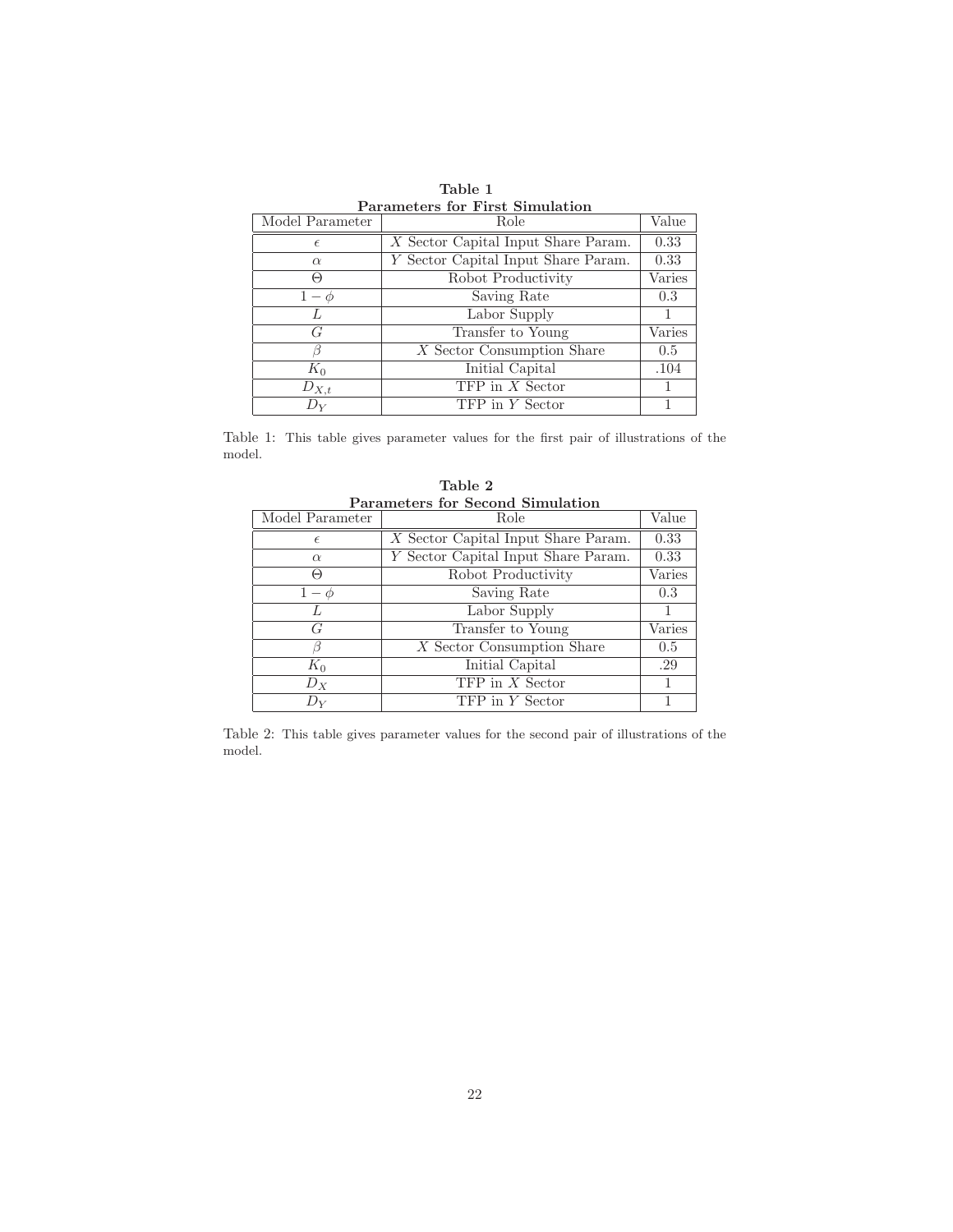

Figure 1 Simulation 1: Welfare

Figure 1: Utility and Θ paths for an economy with and without transfers before and after an increase in Θ. Welfare is lifetime utility of those retired in a period. Parameter values are as in Table 1.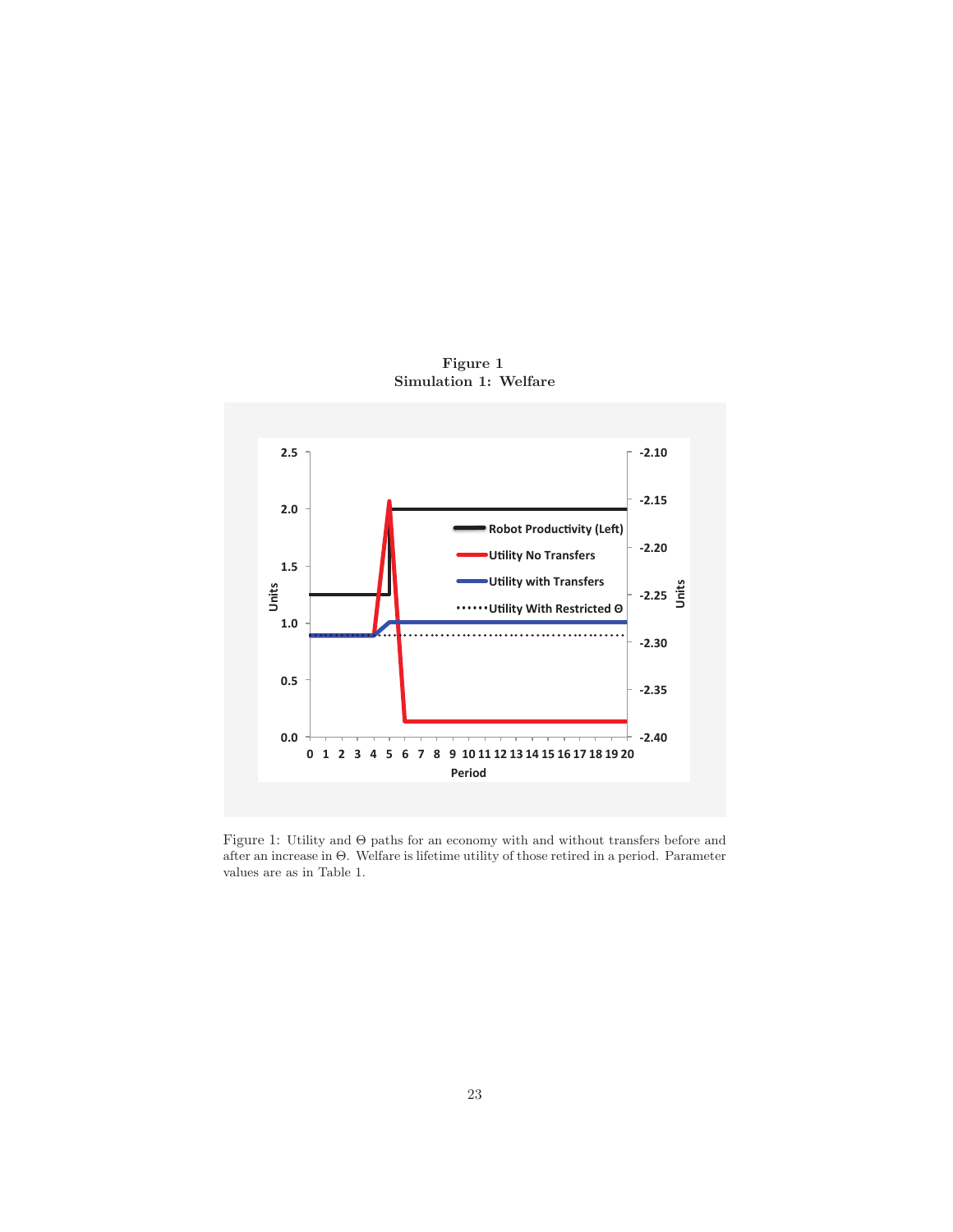

Figure 2 Simulation 1: Other Economic Variables

Figure 2: Economic variable paths for an economy with and without transfers before and after an increase in  $\Theta$ . Wage is before transfers. All prices are identical with and without transfers. Parameter values are as in Table 1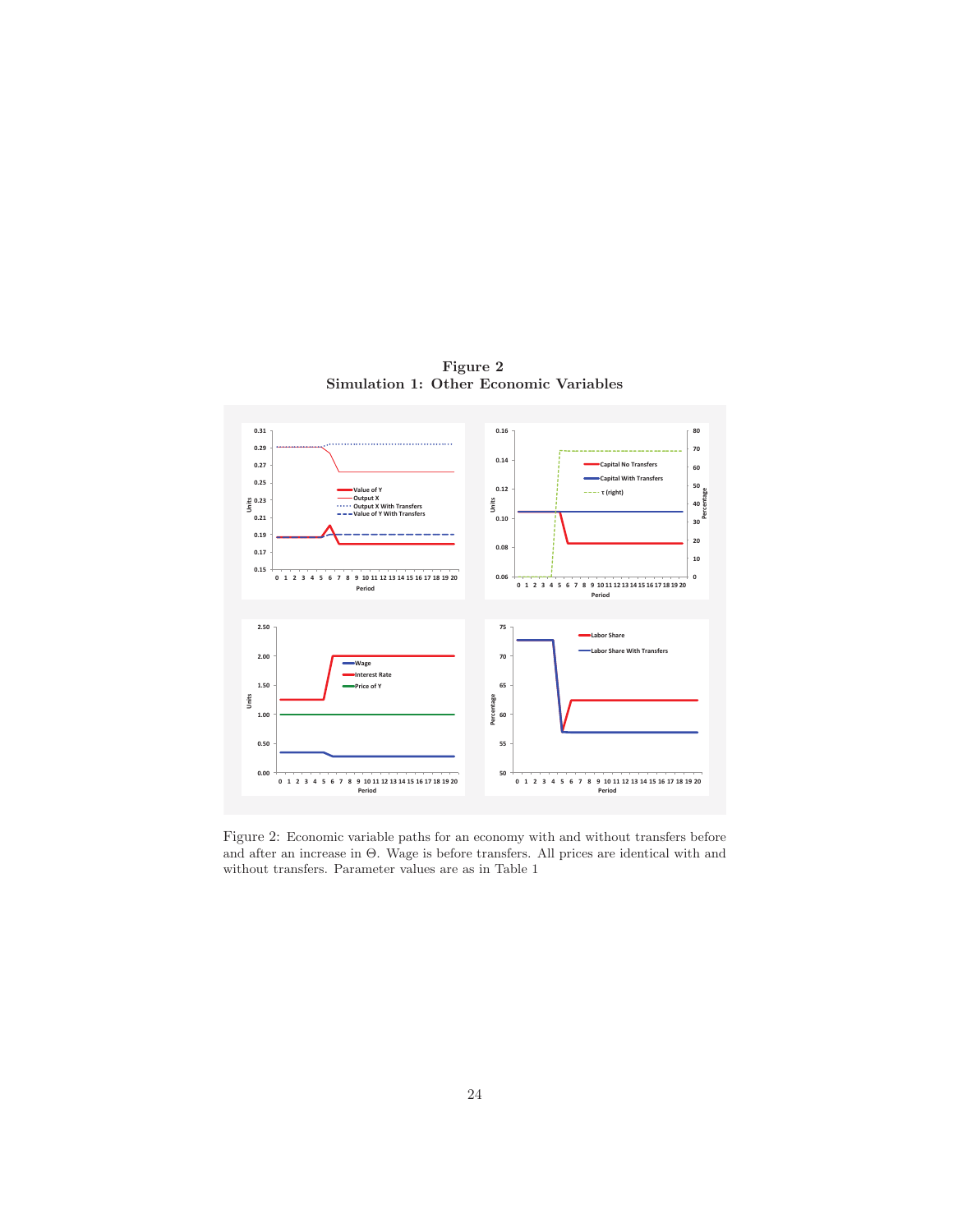

Figure 3 Simulation 2: Welfare

Figure 3: Utility paths for an economy with and without transfers before and after several increases in Θ. Welfare is lifetime utility of those retired in a period. Parameter values are as in Table 2.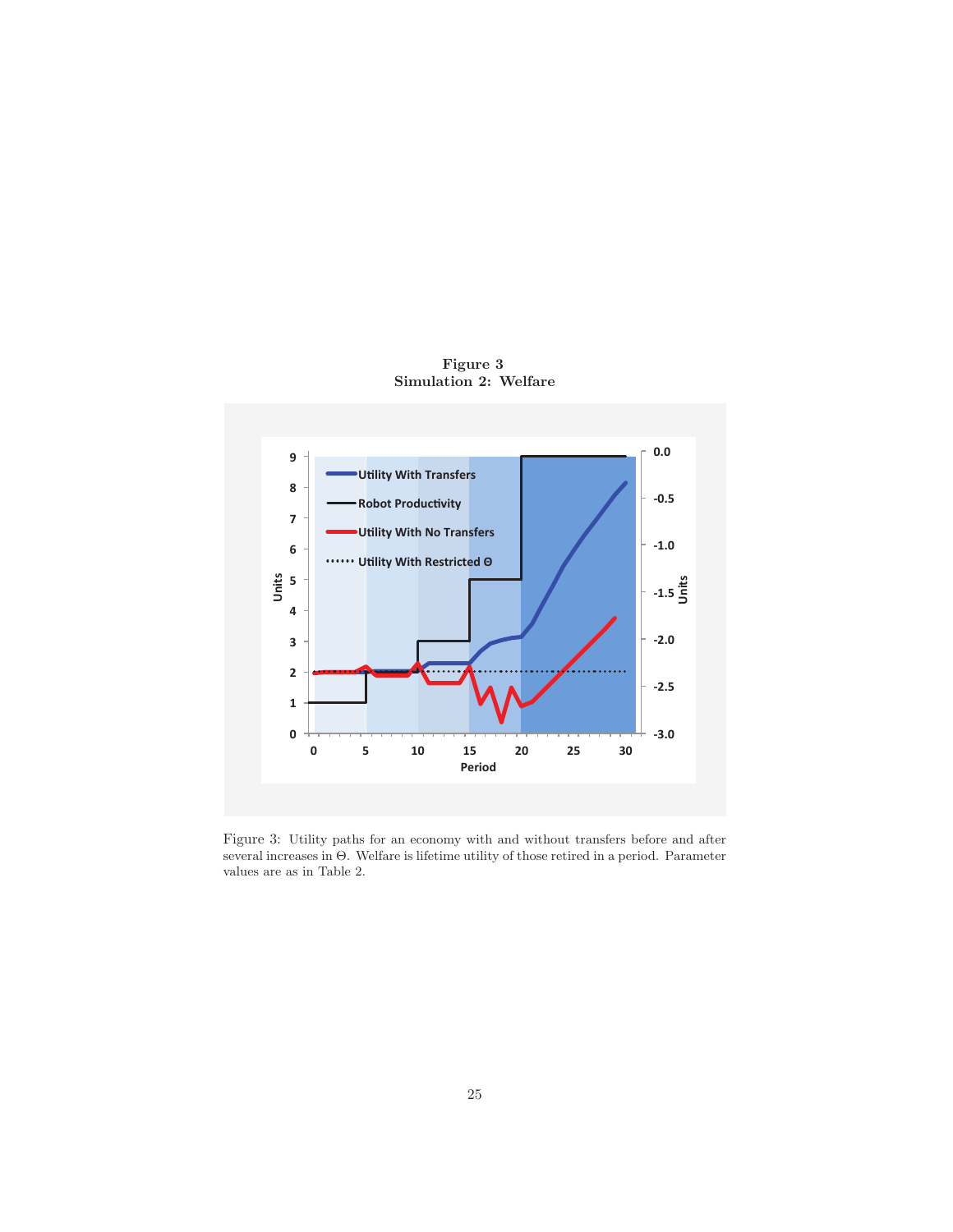

Figure 4 Simulation 2: Other Economic Variables

Figure 4: Economic variable paths for an economy with and without transfers before and after several increases in Θ. Parameter values are as in Table 2.